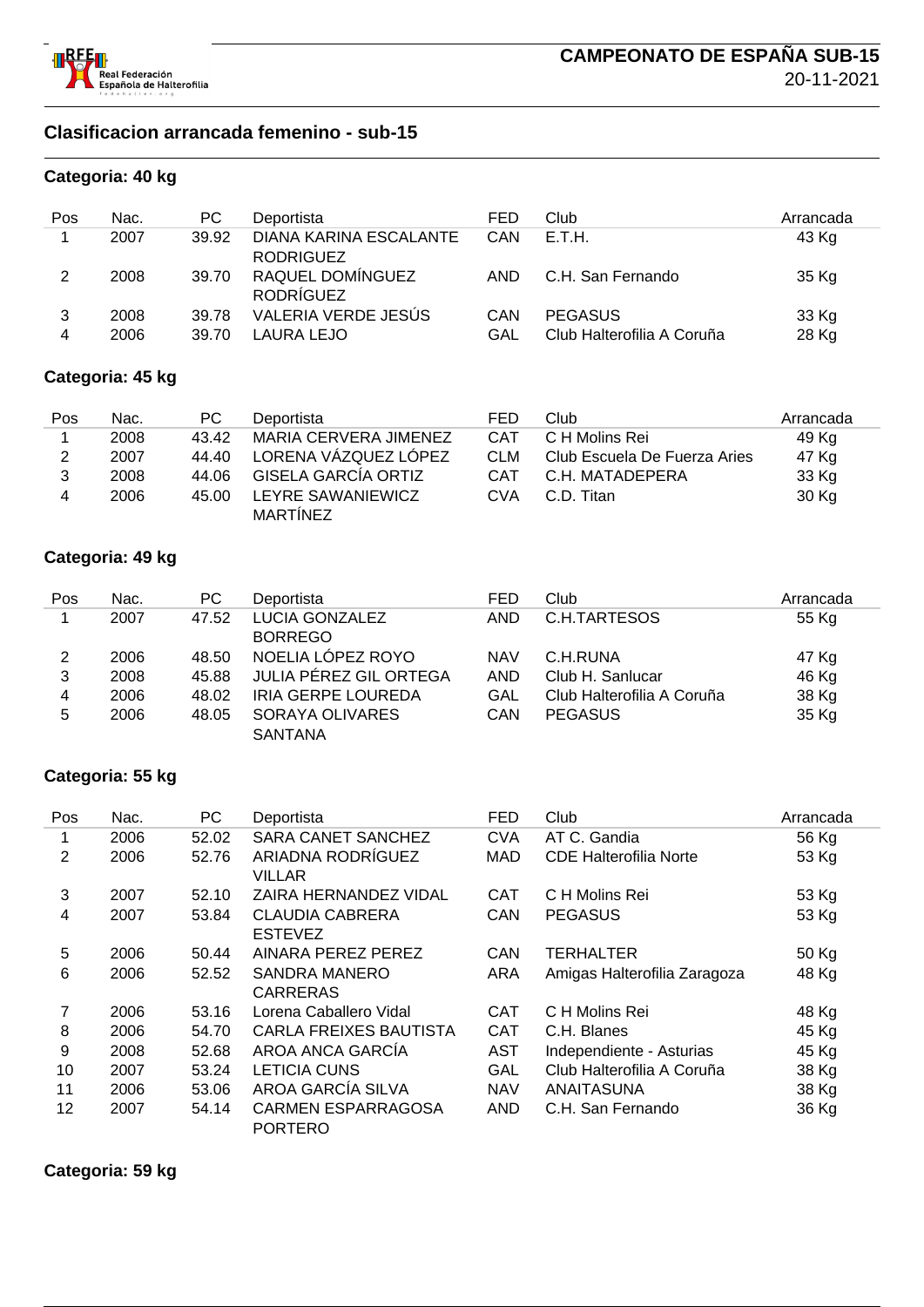| Pos | Nac. | PC.   | Deportista                   | <b>FED</b> | Club                     | Arrancada |
|-----|------|-------|------------------------------|------------|--------------------------|-----------|
|     | 2006 | 57.78 | MARIONA PADILLO GÓMEZ        | <b>CAT</b> | C.H. MATADEPERA          | 54 Kg     |
| 2   | 2008 | 58.34 | <b>MAIRENA ZARZA PRENDES</b> | <b>AST</b> | Independiente - Asturias | 50 Kg     |
| 3   | 2008 | 56.84 | NURIA ROMERO SÁNCHEZ         | <b>AND</b> | <b>CH.SEVILLA</b>        | 50 Kg     |
| 4   | 2007 | 58.66 | ALEINA LÓPEZ FABIAN          | <b>CVA</b> | CH.ALDAYA                | 43 Kg     |
| FC  | 2006 | 57.52 | ABIGAIL SHIREY CHRITINA      | <b>MAD</b> | Halteromad               | 43 Kg     |
|     |      |       | <b>AJEEBA</b>                |            |                          |           |
| 5   | 2006 | 56.76 | <b>SARA CHAARI QUAFIZ</b>    | MEL        | <b>OLIMPO FENIX</b>      | 41 Kg     |
| FC  | 2007 | 55.30 | ANDREA GUERRERO              | <b>MUR</b> | Independiente - Murcia   | 40 Kg     |
|     |      |       | <b>ORTAS</b>                 |            |                          |           |
| 6   | 2006 | 58.76 | ARIADNA MARTÍNEZ             | GAL        | Club Halterofilia Vigo   | 39 Kg     |
|     |      |       | <b>RODRÍGUEZ</b>             |            |                          |           |
|     | 2007 | 57.70 | <b>ISABELLA NASTI GARCÍA</b> | <b>CVA</b> | <b>VALENCIA CH</b>       | 38 Kg     |
|     |      |       | DE OSSA                      |            |                          |           |

## **Categoria: 64 kg**

| Pos | Nac. | PC.   | Deportista             | FED  | Club             | Arrancada |
|-----|------|-------|------------------------|------|------------------|-----------|
|     | 2006 | 63.18 | MARTA GARCIA           | AST  | <b>SAN MATEO</b> | 70 Kg     |
|     |      |       | FERNANDEZ              |      |                  |           |
|     | 2006 | 61.34 | IDAIRA GARCÍA GARCÍA   | CLE. | CAMPONARAYA      | 56 Kg     |
| 3   | 2006 | 62.46 | ALBA LUCÍA JESÚS TOVAR | CAN  | <b>PEGASUS</b>   | 51 Kg     |
|     | 2006 | 61 78 | AROA DEL PINO VARGAS   | AND  | C.H.TARTESOS     | 46 Kg     |

# **Categoria: 71 kg**

| Pos | Nac. | PС    | Deportista                              | FED        | Club              | Arrancada |
|-----|------|-------|-----------------------------------------|------------|-------------------|-----------|
|     | 2007 | 67.62 | ATENEA SANTANA<br><b>CANSINO</b>        | <b>AND</b> | C.H.TARTESOS      | 72 Kg     |
| 2   | 2006 | 70.32 | <b>JANA BALTRONS</b><br><b>ROCAFORT</b> | CAT        | C.H. Blanes       | 55 Kg     |
| 3   | 2006 | 66.90 | DANIELA CEGARRA<br><b>RODRÍGUEZ</b>     | CAN        | E.T.H.            | 43 Kg     |
| 4   | 2008 | 68.22 | ÁFRICA DOMÍNGUEZ<br>FERNÁNDEZ           | AND        | C.H. San Fernando | 41 Kg     |

# **Categoria: 76 kg**

| Pos | Nac. | PC.   | Deportista                  | <b>FED</b> | Club                       | Arrancada |
|-----|------|-------|-----------------------------|------------|----------------------------|-----------|
|     | 2006 |       | 75.66 PAULA CANEDO OTERO    | GAL        | Club Halterofilia A Coruña | 68 Kg     |
|     | 2006 |       | 73.92 AITANA CLIMENT GARCÍA | AND.       | Club H. Sanlucar           | 52 Kg     |
|     | 2006 | 75.58 | LAURA VUELTA GONZÁLEZ       | CLE        | CAMPONARAYA                | 46 Kg     |

## **Categoria: 81 kg**

| Pos | Nac. | PC.   | Deportista                       | FED        | Club                                         | Arrancada |
|-----|------|-------|----------------------------------|------------|----------------------------------------------|-----------|
|     | 2008 | 80.68 | DEBORAH JIMÉNEZ<br><b>ESPINO</b> | CAN        | E.H. Arucas                                  | 48 Kg     |
| 2   | 2007 | 76.02 | <b>IRENE CRUZ GARCIA</b>         | <b>BAL</b> | <b>CLUB MALLORCA</b><br><b>WEIGHTLIFTING</b> | 47 Kg     |
|     | 2008 | 80.28 | JOHANA OSAYANDE                  | GAL        | Club Halterofilia A Coruña                   | 45 Kg     |

# **Categoria: +81 kg**

| Pos | Nac. | PC.    | Deportista                                 | FED | Club             | Arrancada |
|-----|------|--------|--------------------------------------------|-----|------------------|-----------|
|     | 2006 |        | 109.72 LAURA DEL ESTAL<br><b>HERNANDEZ</b> | CAN | <b>TERHALTER</b> | 75 Kg     |
|     | 2008 | 112.32 | THIARA GISELL SALDIVAR<br>GASCÓN           | CVA | Alzira           | 47 Kg     |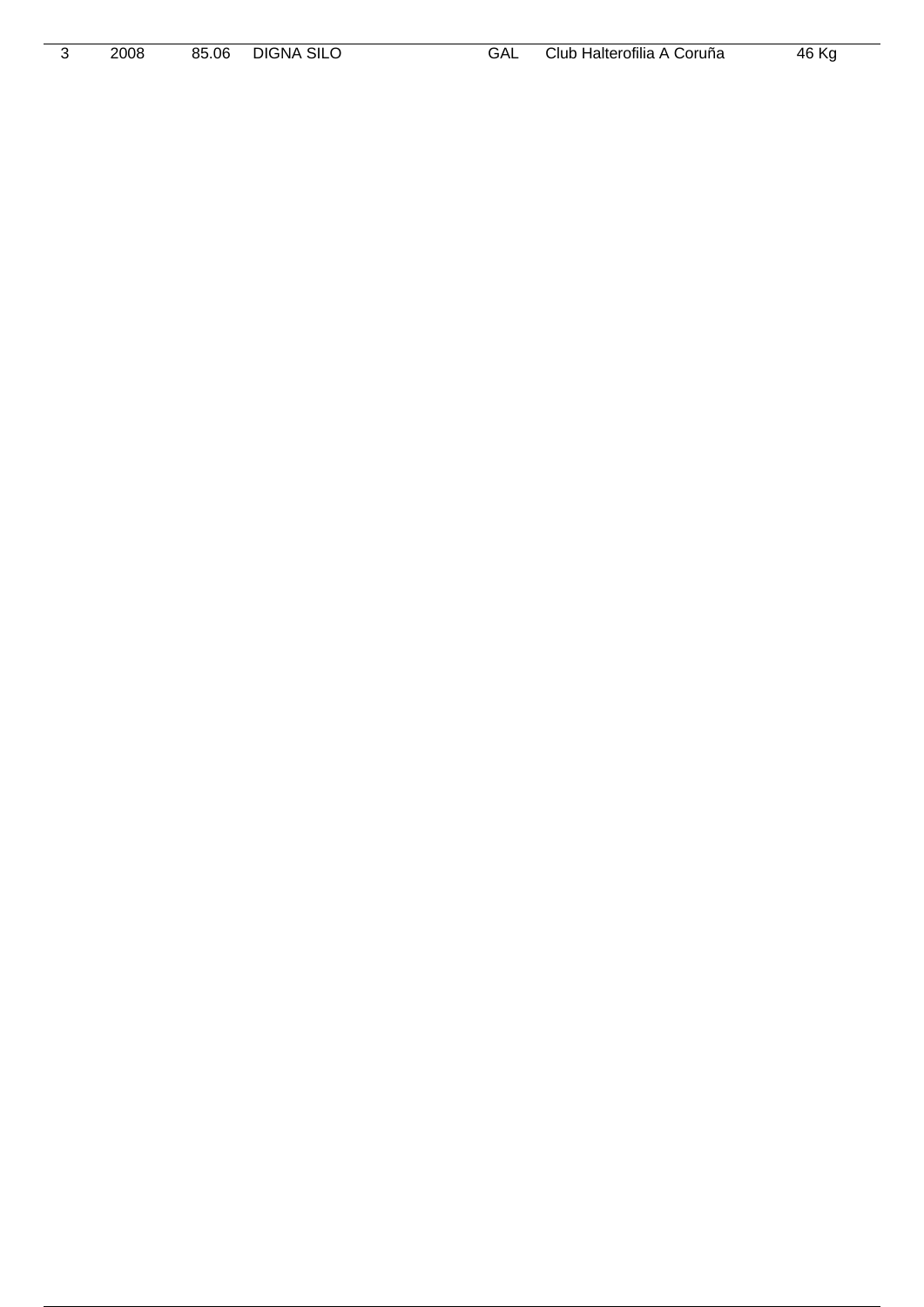

## **Clasificacion dos tiempos femenino - sub-15**

#### **Categoria: 40 kg**

| Pos | Nac. | PC.   | Deportista                                 | FED        | Club                       | Dos Tiempos |
|-----|------|-------|--------------------------------------------|------------|----------------------------|-------------|
|     | 2007 | 39.92 | DIANA KARINA ESCALANTE<br><b>RODRIGUEZ</b> | <b>CAN</b> | E.T.H.                     | 53 Kg       |
|     | 2008 | 39.70 | RAQUEL DOMÍNGUEZ<br><b>RODRÍGUEZ</b>       | <b>AND</b> | C.H. San Fernando          | 43 Kg       |
|     | 2006 | 39.70 | LAURA LEJO                                 | GAL        | Club Halterofilia A Coruña | 43 Kg       |
| 4   | 2008 | 39.78 | VALERIA VERDE JESÚS                        | CAN        | <b>PEGASUS</b>             | 42 Kg       |

## **Categoria: 45 kg**

| Pos | Nac. | PC.   | Deportista            | FED        | Club                         | Dos Tiempos |
|-----|------|-------|-----------------------|------------|------------------------------|-------------|
|     | 2008 | 43.42 | MARIA CERVERA JIMENEZ | CAT        | C H Molins Rei               | 57 Kg       |
| 2   | 2007 | 44.40 | LORENA VÁZQUEZ LÓPEZ  | <b>CLM</b> | Club Escuela De Fuerza Aries | 50 Kg       |
| 3   | 2008 | 44.06 | GISELA GARCÍA ORTIZ   | <b>CAT</b> | C.H. MATADEPERA              | 43 Kg       |
| 4   | 2006 | 45.00 | LEYRE SAWANIEWICZ     | CVA        | C.D. Titan                   | 38 Kg       |
|     |      |       | <b>MARTINEZ</b>       |            |                              |             |

## **Categoria: 49 kg**

| Pos | Nac. | PC.   | Deportista                | <b>FED</b> | Club                       | Dos Tiempos |
|-----|------|-------|---------------------------|------------|----------------------------|-------------|
|     | 2007 | 47.52 | LUCIA GONZALEZ            | <b>AND</b> | C.H.TARTESOS               | 70 Kg       |
|     |      |       | <b>BORREGO</b>            |            |                            |             |
| 2   | 2006 | 48.50 | NOELIA LÓPEZ ROYO         | <b>NAV</b> | C.H.RUNA                   | 58 Kg       |
| 3   | 2008 | 45.88 | JULIA PÉREZ GIL ORTEGA    | <b>AND</b> | Club H. Sanlucar           | 48 Kg       |
| 4   | 2006 | 48.02 | <b>IRIA GERPE LOUREDA</b> | GAL        | Club Halterofilia A Coruña | 46 Kg       |
| 5   | 2006 | 48.05 | SORAYA OLIVARES           | CAN        | <b>PEGASUS</b>             | 43 Kg       |
|     |      |       | <b>SANTANA</b>            |            |                            |             |

#### **Categoria: 55 kg**

| Pos            | Nac. | PC.   | Deportista                    | <b>FED</b> | Club                         | Dos Tiempos |
|----------------|------|-------|-------------------------------|------------|------------------------------|-------------|
| 1              | 2007 | 53.84 | <b>CLAUDIA CABRERA</b>        | CAN        | <b>PEGASUS</b>               | 76 Kg       |
|                |      |       | <b>ESTEVEZ</b>                |            |                              |             |
| $\overline{2}$ | 2006 | 52.76 | ARIADNA RODRÍGUEZ             | MAD        | CDE Halterofilia Norte       | 67 Kg       |
|                |      |       | <b>VILLAR</b>                 |            |                              |             |
| 3              | 2007 | 52.10 | ZAIRA HERNANDEZ VIDAL         | <b>CAT</b> | C H Molins Rei               | 65 Kg       |
| 4              | 2006 | 52.02 | SARA CANET SANCHEZ            | <b>CVA</b> | AT C. Gandia                 | 64 Kg       |
| 5              | 2006 | 52.52 | <b>SANDRA MANERO</b>          | ARA        | Amigas Halterofilia Zaragoza | 62 Kg       |
|                |      |       | <b>CARRERAS</b>               |            |                              |             |
| 6              | 2006 | 50.44 | AINARA PEREZ PEREZ            | <b>CAN</b> | TERHALTER                    | 61 Kg       |
| 7              | 2006 | 53.16 | Lorena Caballero Vidal        | <b>CAT</b> | C H Molins Rei               | 60 Kg       |
| 8              | 2006 | 54.70 | <b>CARLA FREIXES BAUTISTA</b> | <b>CAT</b> | C.H. Blanes                  | 55 Kg       |
| 9              | 2008 | 52.68 | AROA ANCA GARCÍA              | AST        | Independiente - Asturias     | 50 Kg       |
| 10             | 2006 | 53.06 | AROA GARCÍA SILVA             | <b>NAV</b> | ANAITASUNA                   | 49 Kg       |
| 11             | 2007 | 53.24 | <b>LETICIA CUNS</b>           | GAL        | Club Halterofilia A Coruña   | 45 Kg       |
| 12             | 2007 | 54.14 | <b>CARMEN ESPARRAGOSA</b>     | <b>AND</b> | C.H. San Fernando            | 43 Kg       |
|                |      |       | <b>PORTERO</b>                |            |                              |             |

## **Categoria: 59 kg**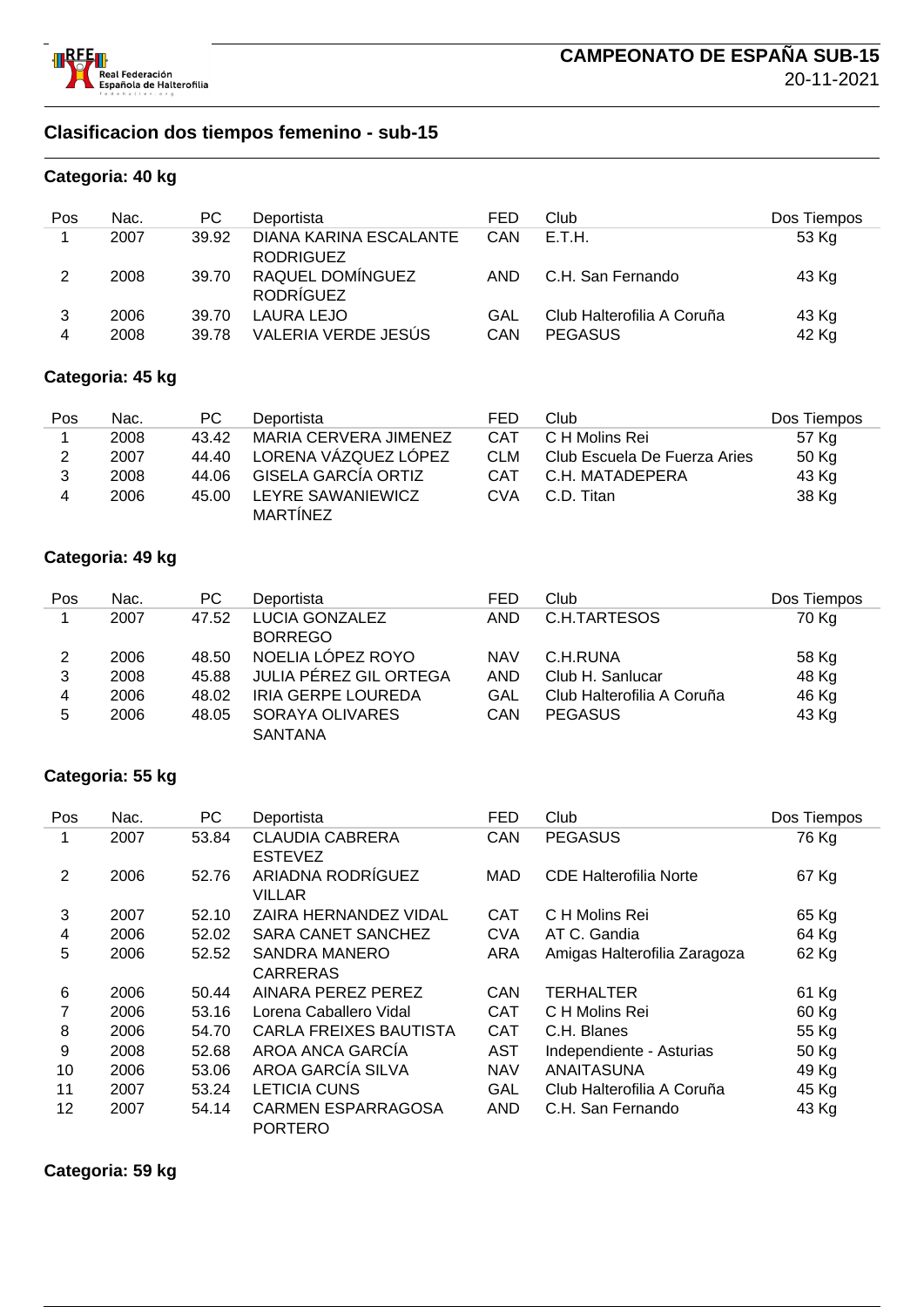| Pos       | Nac. | PC.   | Deportista                                  | <b>FED</b> | Club                     | Dos Tiempos |
|-----------|------|-------|---------------------------------------------|------------|--------------------------|-------------|
|           | 2008 | 58.34 | <b>MAIRENA ZARZA PRENDES</b>                | <b>AST</b> | Independiente - Asturias | 63 Kg       |
| 2         | 2006 | 57.78 | MARIONA PADILLO GÓMEZ                       | <b>CAT</b> | C.H. MATADEPERA          | 62 Kg       |
| 3         | 2007 | 58.66 | ALEINA LÓPEZ FABIAN                         | <b>CVA</b> | CH.ALDAYA                | 60 Kg       |
| <b>FC</b> | 2006 | 57.52 | ABIGAIL SHIREY CHRITINA<br><b>AJEEBA</b>    | <b>MAD</b> | Halteromad               | 58 Kg       |
| 4         | 2008 | 56.84 | NURIA ROMERO SÁNCHEZ                        | <b>AND</b> | <b>CH.SEVILLA</b>        | 55 Kg       |
| 5         | 2006 | 56.76 | <b>SARA CHAARI QUAFIZ</b>                   | MEL        | <b>OLIMPO FENIX</b>      | 54 Kg       |
| 6         | 2006 | 58.76 | <b>ARIADNA MARTÍNEZ</b><br><b>RODRÍGUEZ</b> | GAL        | Club Halterofilia Vigo   | 53 Kg       |
| FC        | 2007 | 55.30 | ANDREA GUERRERO<br><b>ORTAS</b>             | <b>MUR</b> | Independiente - Murcia   | 48 Kg       |
|           | 2007 | 57.70 | <b>ISABELLA NASTI GARCÍA</b><br>DE OSSA     | <b>CVA</b> | <b>VALENCIA CH</b>       | 48 Kg       |

## **Categoria: 64 kg**

| Pos | Nac. | PC.   | Deportista             | FED  | Club             | Dos Tiempos |
|-----|------|-------|------------------------|------|------------------|-------------|
|     | 2006 | 63.18 | MARTA GARCIA           | AST  | <b>SAN MATEO</b> | 85 Kg       |
|     |      |       | FERNANDEZ              |      |                  |             |
|     | 2006 | 61.34 | IDAIRA GARCÍA GARCÍA   | CLE. | CAMPONARAYA      | 66 Kg       |
| 3   | 2006 | 62.46 | ALBA LUCÍA JESÚS TOVAR | CAN  | <b>PEGASUS</b>   | 62 Kg       |
|     | 2006 | 61 78 | AROA DEL PINO VARGAS   | AND. | C.H.TARTESOS     | 55 Kg       |

# **Categoria: 71 kg**

| Pos | Nac. | PС    | Deportista                              | FED        | Club              | Dos Tiempos |
|-----|------|-------|-----------------------------------------|------------|-------------------|-------------|
|     | 2007 | 67.62 | ATENEA SANTANA<br><b>CANSINO</b>        | <b>AND</b> | C.H.TARTESOS      | 88 Kg       |
| 2   | 2006 | 70.32 | <b>JANA BALTRONS</b><br><b>ROCAFORT</b> | <b>CAT</b> | C.H. Blanes       | 67 Kg       |
| 3   | 2008 | 68.22 | ÁFRICA DOMÍNGUEZ<br>FERNÁNDEZ           | <b>AND</b> | C.H. San Fernando | 53 Kg       |
| 4   | 2006 | 66.90 | DANIELA CEGARRA<br><b>RODRÍGUEZ</b>     | CAN        | E.T.H.            | 52 Kg       |

# **Categoria: 76 kg**

| Pos | Nac. | PC.   | Deportista            | FED  | Club                       | Dos Tiempos |
|-----|------|-------|-----------------------|------|----------------------------|-------------|
|     | 2006 | 75.66 | PAULA CANEDO OTERO    | GAL  | Club Halterofilia A Coruña | 79 Kg       |
|     | 2006 | 73.92 | AITANA CLIMENT GARCÍA | AND. | Club H. Sanlucar           | 66 Kg       |
|     | 2006 | 75.58 | LAURA VUELTA GONZALEZ | CLE. | CAMPONARAYA                | 50 Kg       |

## **Categoria: 81 kg**

| Pos | Nac. | PC.   | Deportista                       | FED | Club                                         | Dos Tiempos |
|-----|------|-------|----------------------------------|-----|----------------------------------------------|-------------|
|     | 2007 | 76.02 | <b>IRENE CRUZ GARCÍA</b>         | BAL | <b>CLUB MALLORCA</b><br><b>WEIGHTLIFTING</b> | 60 Kg       |
| າ   | 2008 | 80.68 | DEBORAH JIMÉNEZ<br><b>ESPINO</b> | CAN | E.H. Arucas                                  | 58 Kg       |
| 3   | 2008 | 80.28 | JOHANA OSAYANDE                  | GAL | Club Halterofilia A Coruña                   | 53 Kg       |

# **Categoria: +81 kg**

| Pos | Nac. | PC.    | Deportista                                 | FED | Club             | Dos Tiempos |
|-----|------|--------|--------------------------------------------|-----|------------------|-------------|
|     | 2006 |        | 109.72 LAURA DEL ESTAL<br><b>HERNANDEZ</b> | CAN | <b>TERHALTER</b> | 88 Kg       |
|     | 2008 | 112.32 | THIARA GISELL SALDIVAR<br>GASCÓN           | CVA | Alzira           | 60 Kg       |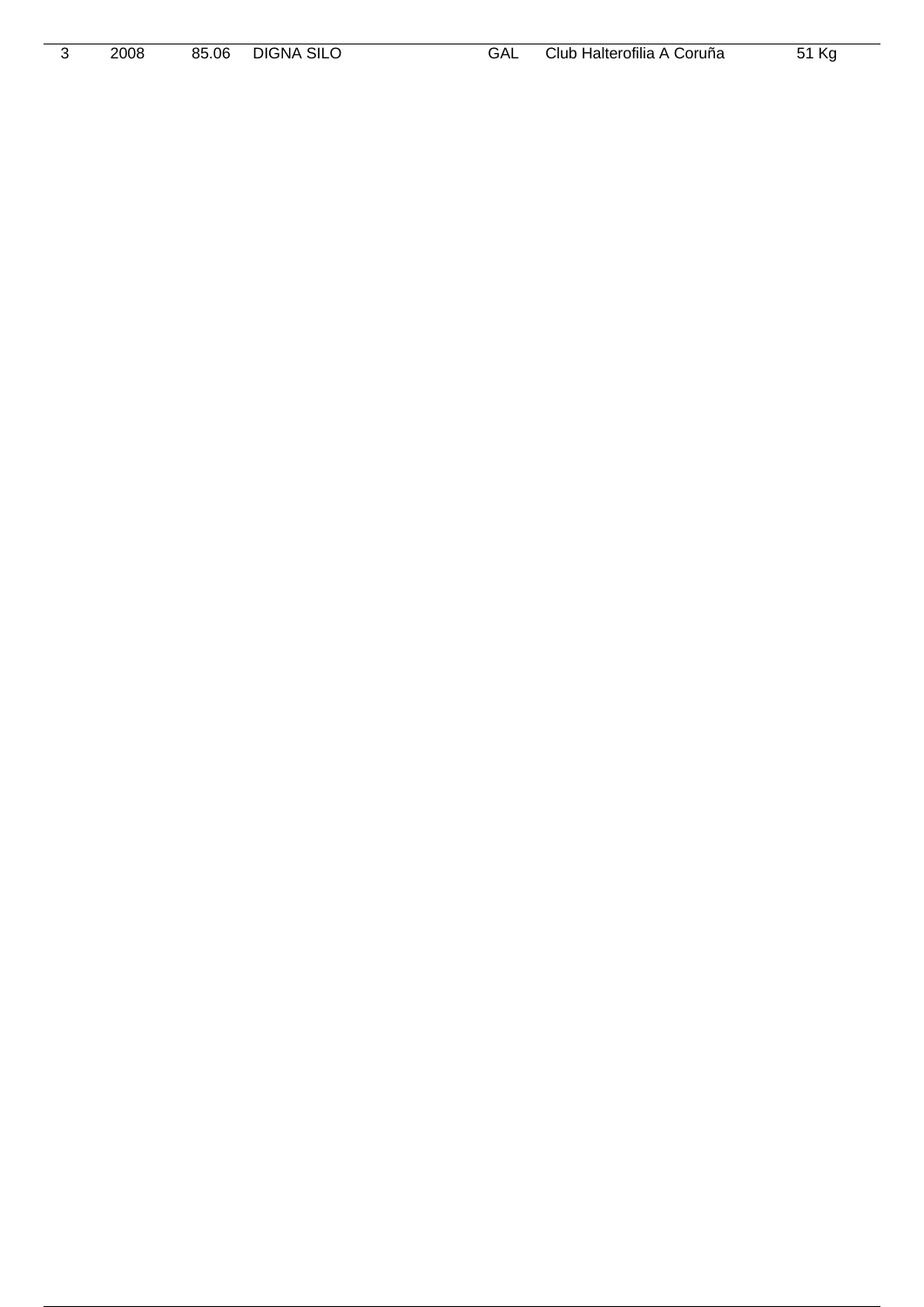

## **Categoria: 40 kg**

|    | Pos Deportista                                            | Nac. | Cat. | Α  | DT | T.O. | <b>Puntos Elite</b> |
|----|-----------------------------------------------------------|------|------|----|----|------|---------------------|
| 1. | DIANA KARINA ESCALANTE<br><b>RODRIGUEZ</b><br>E.T.H.      | 2007 | 40   | 43 | 53 | 96   | 53.63               |
| 2  | RAQUEL DOMÍNGUEZ<br><b>RODRÍGUEZ</b><br>C.H. San Fernando | 2008 | 40   | 35 | 43 | 78   | 43.58               |
| 3  | VALERIA VERDE JESÚS<br><b>PEGASUS</b>                     | 2008 | 40   | 33 | 42 | 75   | 41.90               |
| 4  | <b>LAURA LEJO</b><br>Club Halterofilia A Coruña           | 2006 | 40   | 28 | 43 | 71   | 39.66               |
|    | Categoria: 45 kg                                          |      |      |    |    |      |                     |
|    | Pos Deportista                                            | Nac. | Cat. | A  | DT | T.O. | <b>Puntos Elite</b> |
| 1  | MARIA CERVERA JIMENEZ<br>C H Molins Rei                   | 2008 | 45   | 49 | 57 | 106  | 55.50               |
| 2  | LORENA VÁZQUEZ LÓPEZ<br>Club Escuela De Fuerza Aries      | 2007 | 45   | 47 | 50 | 97   | 50.79               |
| 3  | <b>GISELA GARCÍA ORTIZ</b><br>C.H. MATADEPERA             | 2008 | 45   | 33 | 43 | 76   | 39.79               |
| 4  | LEYRE SAWANIEWICZ MARTÍNEZ<br>C.D. Titan                  | 2006 | 45   | 30 | 38 | 68   | 35.60               |
|    | Categoria: 49 kg                                          |      |      |    |    |      |                     |
|    | Pos Deportista                                            | Nac. | Cat. | Α  | DT | T.O. | <b>Puntos Elite</b> |
| 1  | LUCIA GONZALEZ BORREGO<br>C.H.TARTESOS                    | 2007 | 49   | 55 | 70 | 125  | 61.58               |
| 2  | NOELIA LÓPEZ ROYO<br>C.H.RUNA                             | 2006 | 49   | 47 | 58 | 105  | 51.72               |
| 3  | <b>JULIA PÉREZ GIL ORTEGA</b><br>Club H. Sanlucar         | 2008 | 49   | 46 | 48 | 94   | 46.31               |
|    | <b>IRIA GERPE LOUREDA</b><br>Club Halterofilia A Coruña   | 2006 | 49   | 38 | 46 | 84   | 41.38               |
| 5  | SORAYA OLIVARES SANTANA<br><b>PEGASUS</b>                 | 2006 | 49   | 35 | 43 | 78   | 38.42               |
|    | Categoria: 55 kg                                          |      |      |    |    |      |                     |
|    | Pos Deportista                                            | Nac. | Cat. | A  | DT | T.O. | Puntos Elite        |
| 1  | CLAUDIA CABRERA ESTEVEZ<br><b>PEGASUS</b>                 | 2007 | 55   | 53 | 76 | 129  | 58.37               |
| 2  | <b>SARA CANET SANCHEZ</b><br>AT C. Gandia                 | 2006 | 55   | 56 | 64 | 120  | 54.30               |
| 3  | ARIADNA RODRÍGUEZ VILLAR<br><b>CDE Halterofilia Norte</b> | 2006 | 55   | 53 | 67 | 120  | 54.30               |
| 4  | ZAIRA HERNANDEZ VIDAL<br>C H Molins Rei                   | 2007 | 55   | 53 | 65 | 118  | 53.39               |
| 5. | AINARA PEREZ PEREZ<br>TERHALTER                           | 2006 | 55   | 50 | 61 | 111  | 50.23               |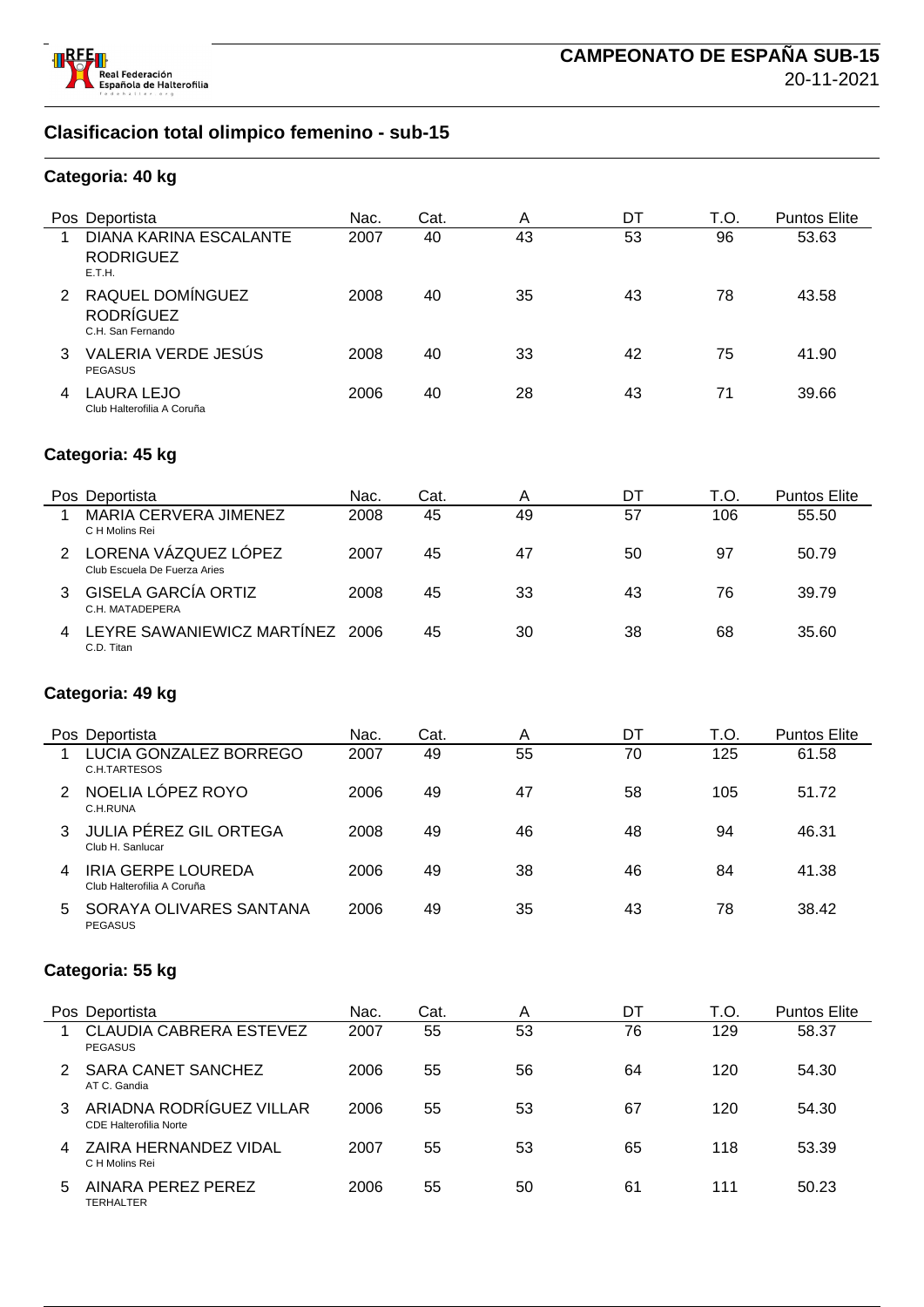| 6              | SANDRA MANERO CARRERAS<br>Amigas Halterofilia Zaragoza           | 2006 | 55 | 48 | 62 | 110 | 49.77 |
|----------------|------------------------------------------------------------------|------|----|----|----|-----|-------|
| $\overline{7}$ | Lorena Caballero Vidal<br>C H Molins Rei                         | 2006 | 55 | 48 | 60 | 108 | 48.87 |
| 8              | <b>CARLA FREIXES BAUTISTA</b><br>C.H. Blanes                     | 2006 | 55 | 45 | 55 | 100 | 45.25 |
| 9              | AROA ANCA GARCÍA<br>Independiente - Asturias                     | 2008 | 55 | 45 | 50 | 95  | 42.99 |
| 10             | AROA GARCÍA SILVA<br><b>ANAITASUNA</b>                           | 2006 | 55 | 38 | 49 | 87  | 39.37 |
| 11             | <b>LETICIA CUNS</b><br>Club Halterofilia A Coruña                | 2007 | 55 | 38 | 45 | 83  | 37.56 |
| 12             | <b>CARMEN ESPARRAGOSA</b><br><b>PORTERO</b><br>C.H. San Fernando | 2007 | 55 | 36 | 43 | 79  | 35.75 |

## **Categoria: 59 kg**

 $\overline{a}$ 

|               | Pos Deportista                                                | Nac. | Cat. | A  | DT | T.O. | <b>Puntos Elite</b> |
|---------------|---------------------------------------------------------------|------|------|----|----|------|---------------------|
| 1             | MARIONA PADILLO GÓMEZ<br>C.H. MATADEPERA                      | 2006 | 59   | 54 | 62 | 116  | 50.00               |
| $\mathcal{P}$ | MAIRENA ZARZA PRENDES<br>Independiente - Asturias             | 2008 | 59   | 50 | 63 | 113  | 48.71               |
| 3             | NURIA ROMERO SÁNCHEZ<br>CH.SEVILLA                            | 2008 | 59   | 50 | 55 | 105  | 45.26               |
| 4             | ALEINA LÓPEZ FABIAN<br>CH.ALDAYA                              | 2007 | 59   | 43 | 60 | 103  | 44.40               |
| FC.           | ABIGAIL SHIREY CHRITINA<br><b>AJEEBA</b><br>Halteromad        | 2006 | 59   | 43 | 58 | 101  | 43.53               |
| 5             | SARA CHAARI QUAFIZ<br><b>OLIMPO FENIX</b>                     | 2006 | 59   | 41 | 54 | 95   | 40.95               |
| 6             | ARIADNA MARTÍNEZ RODRÍGUEZ 2006<br>Club Halterofilia Vigo     |      | 59   | 39 | 53 | 92   | 39.66               |
| FC.           | ANDREA GUERRERO ORTAS<br>Independiente - Murcia               | 2007 | 59   | 40 | 48 | 88   | 37.93               |
|               | ISABELLA NASTI GARCÍA DE<br><b>OSSA</b><br><b>VALENCIA CH</b> | 2007 | 59   | 38 | 48 | 86   | 37.07               |

## **Categoria: 64 kg**

| Pos Deportista                                    | Nac. | Cat. |    | DT | T.O | <b>Puntos Elite</b> |
|---------------------------------------------------|------|------|----|----|-----|---------------------|
| <b>MARTA GARCÍA FERNANDEZ</b><br><b>SAN MATEO</b> | 2006 | 64   | 70 | 85 | 155 | 63.27               |
| <b>IDAIRA GARCÍA GARCÍA</b><br>CAMPONARAYA        | 2006 | 64   | 56 | 66 | 122 | 49.80               |
| ALBA LUCÍA JESÚS TOVAR<br><b>PEGASUS</b>          | 2006 | 64   | 51 | 62 | 113 | 46.12               |
| AROA DEL PINO VARGAS<br>C.H.TARTESOS              | 2006 | 64   | 46 | 55 | 101 | 41.22               |

# **Categoria: 71 kg**

| Pos Deportista                         | Nac. | Cat. |    |    |     | <b>Puntos Elite</b> |
|----------------------------------------|------|------|----|----|-----|---------------------|
| ATENEA SANTANA CANSINO<br>C.H.TARTESOS | 2007 |      | 72 | 88 | 160 | 61.30               |
| JANA BALTRONS ROCAFORT<br>C.H. Blanes  | 2006 |      | 55 | 67 | 122 | 46.74               |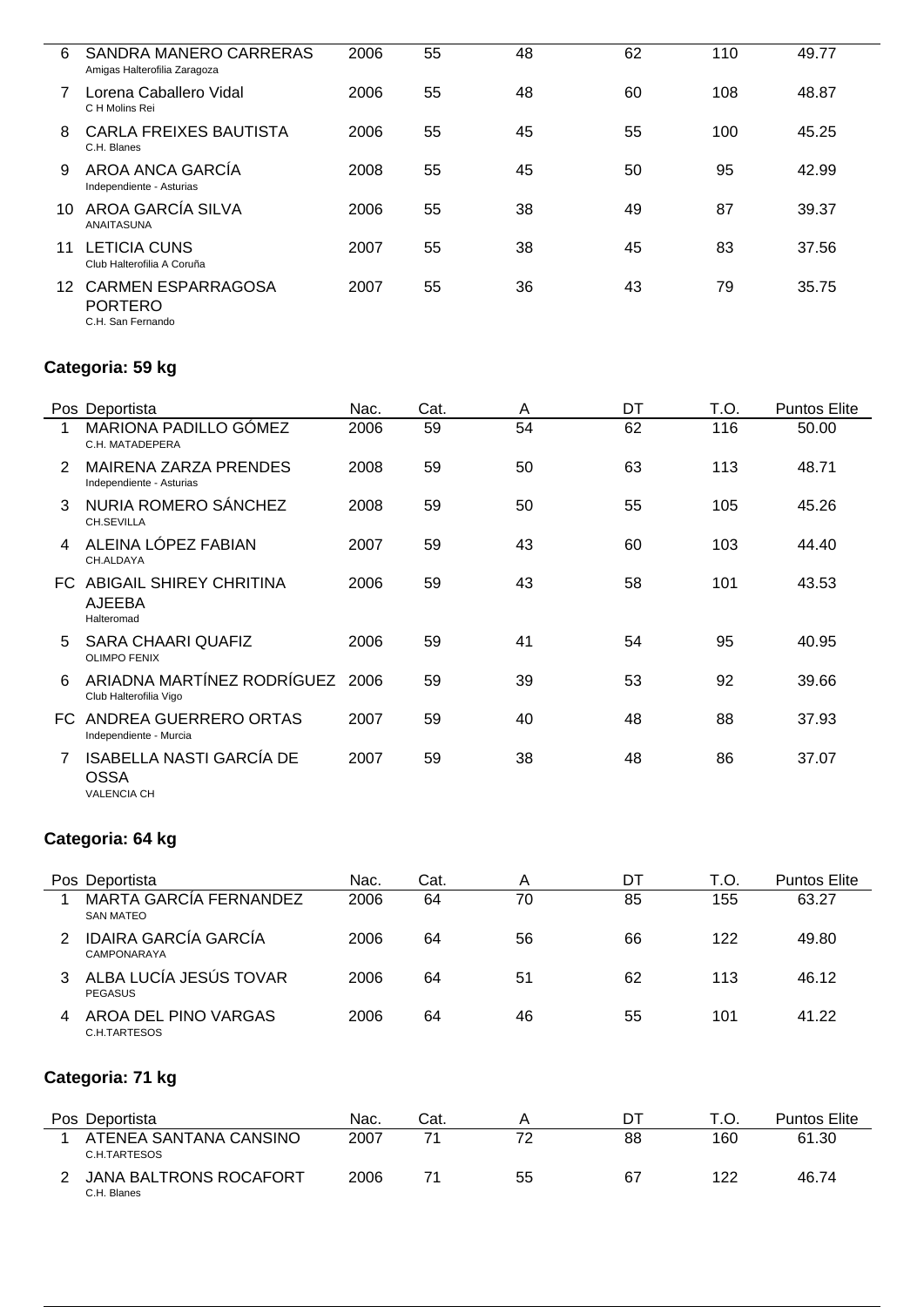| 3 | DANIELA CEGARRA RODRÍGUEZ<br>E.T.H.                       | 2006 | 71    | 43              | 52 | 95   | 36.40               |
|---|-----------------------------------------------------------|------|-------|-----------------|----|------|---------------------|
| 4 | ÁFRICA DOMÍNGUEZ<br><b>FERNÁNDEZ</b><br>C.H. San Fernando | 2008 | 71    | 41              | 53 | 94   | 36.02               |
|   | Categoria: 76 kg                                          |      |       |                 |    |      |                     |
|   | Pos Deportista                                            | Nac. | Cat.  | A               | DT | T.O. | <b>Puntos Elite</b> |
| 1 | PAULA CANEDO OTERO<br>Club Halterofilia A Coruña          | 2006 | 76    | 68              | 79 | 147  | 54.04               |
| 2 | AITANA CLIMENT GARCÍA<br>Club H. Sanlucar                 | 2006 | 76    | 52              | 66 | 118  | 43.38               |
| 3 | LAURA VUELTA GONZÁLEZ<br>CAMPONARAYA                      | 2006 | 76    | 46              | 50 | 96   | 35.29               |
|   | Categoria: 81 kg                                          |      |       |                 |    |      |                     |
|   | Pos Deportista                                            | Nac. | Cat.  | A               | DT | T.O. | <b>Puntos Elite</b> |
| 1 | <b>IRENE CRUZ GARCÍA</b><br>CLUB MALLORCA WEIGHTLIFTING   | 2007 | 81    | $\overline{47}$ | 60 | 107  | 37.81               |
| 2 | DEBORAH JIMÉNEZ ESPINO<br>E.H. Arucas                     | 2008 | 81    | 48              | 58 | 106  | 37.46               |
| 3 | <b>JOHANA OSAYANDE</b><br>Club Halterofilia A Coruña      | 2008 | 81    | 45              | 53 | 98   | 34.63               |
|   | Categoria: +81 kg                                         |      |       |                 |    |      |                     |
|   | Pos Deportista                                            | Nac. | Cat.  | A               | DT | T.O. | <b>Puntos Elite</b> |
| 1 | LAURA DEL ESTAL HERNANDEZ<br><b>TERHALTER</b>             | 2006 | $+81$ | 75              | 88 | 163  | 56.60               |
| 2 | THIARA GISELL SALDIVAR<br>GASCÓN<br>Alzira                | 2008 | $+81$ | 47              | 60 | 107  | 37.15               |
| 3 | <b>DIGNA SILO</b>                                         | 2008 | $+81$ | 46              | 51 | 97   | 33.68               |

Club Halterofilia A Coruña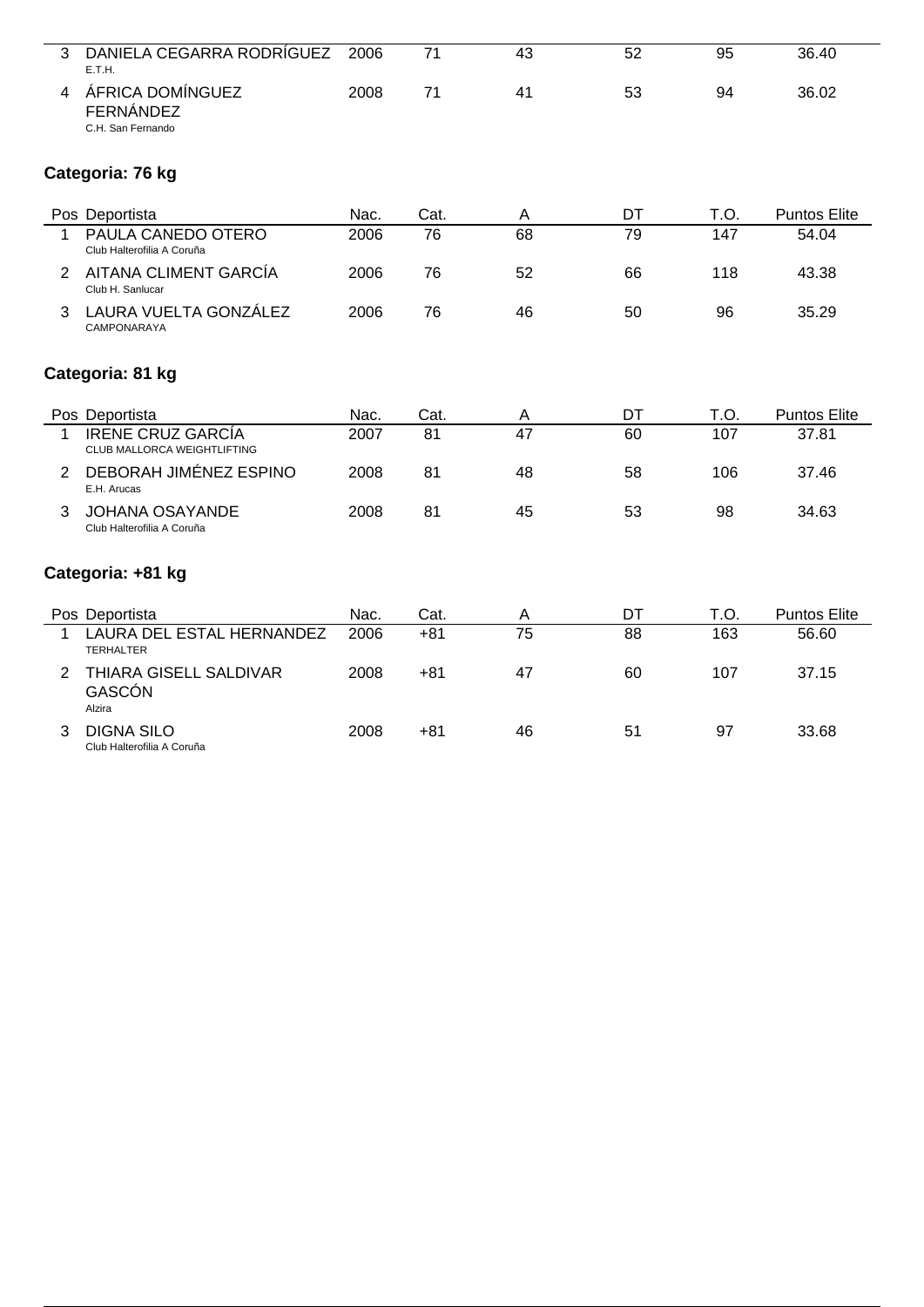



# **Clasificacion puntos elite femenino - sub-15**

| Pos            | Deportista                                 | Club                | Peso Corp. | Arrancada | Dos Tiempos | T.O.   | <b>Puntos Elite</b> |
|----------------|--------------------------------------------|---------------------|------------|-----------|-------------|--------|---------------------|
| 1              | <b>MARTA GARCÍA FERNANDEZ</b>              | <b>SAN MATEO</b>    | 63.18 kg   | 70 Kg     | 85 Kg       | 155 kg | 63.27 puntos        |
| $\overline{2}$ | LUCIA GONZALEZ BORREGO                     | <b>TARTESOS</b>     | 47.52 kg   | 55 Kg     | 70 Kg       | 125 kg | 61.58 puntos        |
| 3              | ATENEA SANTANA CANSINO                     | <b>TARTESOS</b>     | 67.62 kg   | 72 Kg     | 88 Kg       | 160 kg | 61.30 puntos        |
| 4              | CLAUDIA CABRERA ESTEVEZ                    | <b>PEGA</b>         | 53.84 kg   | 53 Kg     | 76 Kg       | 129 kg | 58.37 puntos        |
| 5              | LAURA DEL ESTAL HERNANDEZ                  | <b>TERHALTER</b>    | 109.72 kg  | 75 Kg     | 88 Kg       | 163 kg | 56.60 puntos        |
| 6              | MARIA CERVERA JIMENEZ                      | C H Molins Rei      | 43.42 kg   | 49 Kg     | 57 Kg       | 106 kg | 55.50 puntos        |
| 7              | <b>SARA CANET SANCHEZ</b>                  | <b>GANDIA</b>       | 52.02 kg   | 56 Kg     | 64 Kg       | 120 kg | 54.30 puntos        |
| 8              | ARIADNA RODRÍGUEZ VILLAR                   | <b>CDE NORTE</b>    | 52.76 kg   | 53 Kg     | 67 Kg       | 120 kg | 54.30 puntos        |
| 9              | PAULA CANEDO OTERO                         | C.H. Coruña         | 75.66 kg   | 68 Kg     | 79 Kg       | 147 kg | 54.04 puntos        |
| 10             | DIANA KARINA ESCALANTE<br><b>RODRIGUEZ</b> | <b>ETH</b>          | 39.92 kg   | 43 Kg     | 53 Kg       | 96 kg  | 53.63 puntos        |
| 11             | ZAIRA HERNANDEZ VIDAL                      | C H Molins Rei      | 52.10 kg   | 53 Kg     | 65 Kg       | 118 kg | 53.39 puntos        |
| 12             | NOELIA LÓPEZ ROYO                          | C.H.RUNA            | 48.50 kg   | 47 Kg     | 58 Kg       | 105 kg | 51.72 puntos        |
| 13             | LORENA VÁZQUEZ LÓPEZ                       | <b>FUERZA AIRES</b> | 44.40 kg   | 47 Kg     | 50 Kg       | 97 kg  | 50.79 puntos        |
| 14             | AINARA PEREZ PEREZ                         | <b>TERHALTER</b>    | 50.44 kg   | 50 Kg     | 61 Kg       | 111 kg | 50.23 puntos        |
| 15             | MARIONA PADILLO GÓMEZ                      | <b>MATA</b>         | 57.78 kg   | 54 Kg     | 62 Kg       | 116 kg | 50.00 puntos        |
| 16             | <b>IDAIRA GARCÍA GARCÍA</b>                | <b>CAMPONARAYA</b>  | 61.34 kg   | 56 Kg     | 66 Kg       | 122 kg | 49.80 puntos        |
| 17             | SANDRA MANERO CARRERAS                     | <b>AMIGAS</b>       | 52.52 kg   | 48 Kg     | 62 Kg       | 110 kg | 49.77 puntos        |
| 18             | Lorena Caballero Vidal                     | C H Molins Rei      | 53.16 kg   | 48 Kg     | 60 Kg       | 108 kg | 48.87 puntos        |
| 19             | MAIRENA ZARZA PRENDES                      | <b>INDPAST</b>      | 58.34 kg   | 50 Kg     | 63 Kg       | 113 kg | 48.71 puntos        |
| 20             | <b>JANA BALTRONS ROCAFORT</b>              | <b>CH BLANES</b>    | 70.32 kg   | 55 Kg     | 67 Kg       | 122 kg | 46.74 puntos        |
| 21             | JULIA PÉREZ GIL ORTEGA                     | <b>SANLUCAR</b>     | 45.88 kg   | 46 Kg     | 48 Kg       | 94 kg  | 46.31 puntos        |
| 22             | ALBA LUCÍA JESÚS TOVAR                     | <b>PEGA</b>         | 62.46 kg   | 51 Kg     | 62 Kg       | 113 kg | 46.12 puntos        |
| 23             | NURIA ROMERO SÁNCHEZ                       | <b>CH.SEVILLA</b>   | 56.84 kg   | 50 Kg     | 55 Kg       | 105 kg | 45.26 puntos        |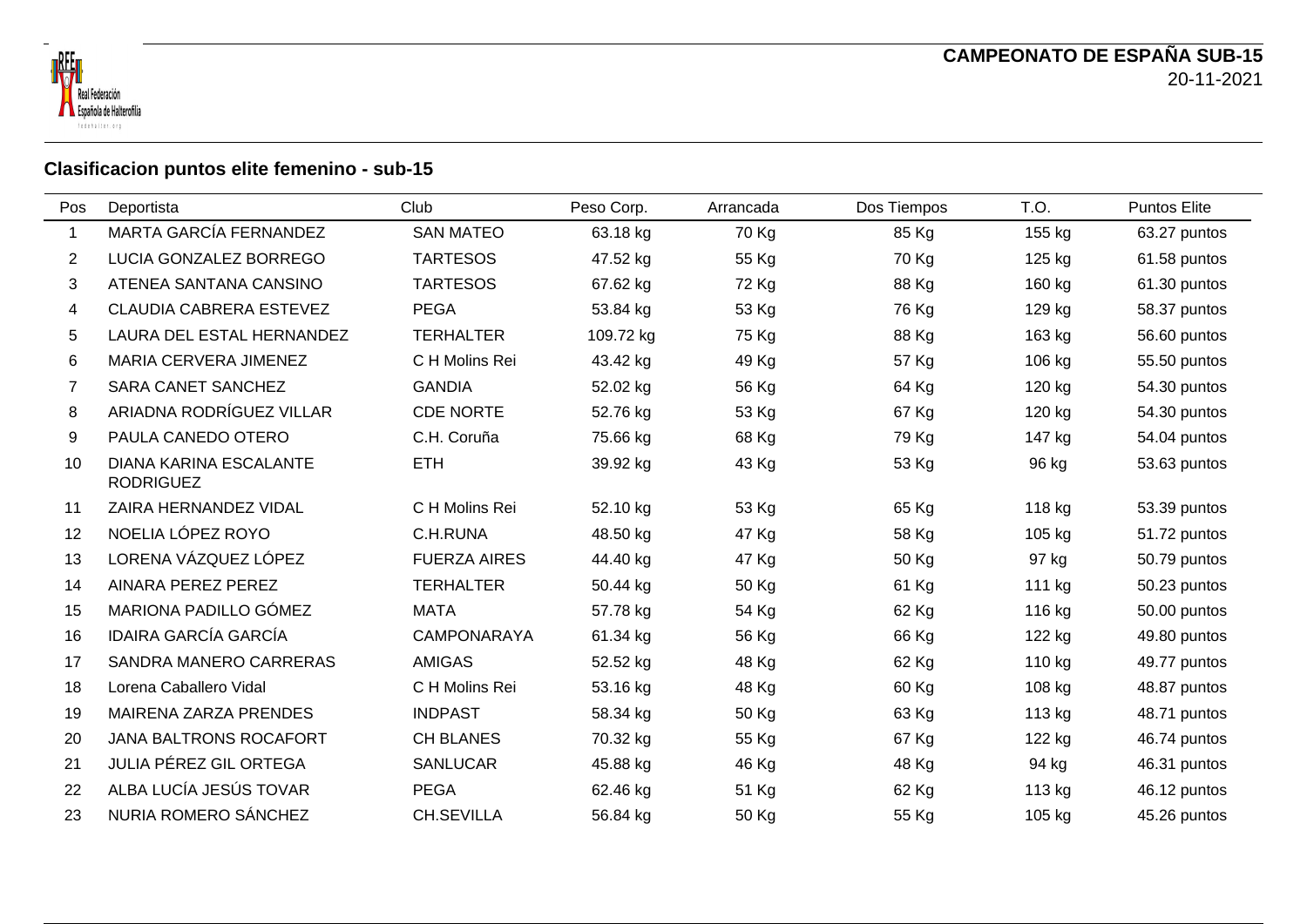| Pos       | Deportista                     | Club                | Peso Corp. | Arrancada | Dos Tiempos | T.O.   | <b>Puntos Elite</b> |
|-----------|--------------------------------|---------------------|------------|-----------|-------------|--------|---------------------|
| 24        | CARLA FREIXES BAUTISTA         | <b>CH BLANES</b>    | 54.70 kg   | 45 Kg     | 55 Kg       | 100 kg | 45.25 puntos        |
| 25        | ALEINA LÓPEZ FABIAN            | CH.ALDAYA           | 58.66 kg   | 43 Kg     | 60 Kg       | 103 kg | 44.40 puntos        |
| 26        | RAQUEL DOMÍNGUEZ RODRÍGUEZ     | <b>SAN FERNANDO</b> | 39.70 kg   | 35 Kg     | 43 Kg       | 78 kg  | 43.58 puntos        |
| <b>FC</b> | ABIGAIL SHIREY CHRITINA AJEEBA | <b>HMD</b>          | 57.52 kg   | 43 Kg     | 58 Kg       | 101 kg | 43.53 puntos        |
| 27        | AITANA CLIMENT GARCÍA          | <b>SANLUCAR</b>     | 73.92 kg   | 52 Kg     | 66 Kg       | 118 kg | 43.38 puntos        |
| 28        | AROA ANCA GARCÍA               | <b>INDPAST</b>      | 52.68 kg   | 45 Kg     | 50 Kg       | 95 kg  | 42.99 puntos        |
| 29        | VALERIA VERDE JESÚS            | <b>PEGA</b>         | 39.78 kg   | 33 Kg     | 42 Kg       | 75 kg  | 41.90 puntos        |
| 30        | <b>IRIA GERPE LOUREDA</b>      | C.H. Coruña         | 48.02 kg   | 38 Kg     | 46 Kg       | 84 kg  | 41.38 puntos        |
| 31        | AROA DEL PINO VARGAS           | <b>TARTESOS</b>     | 61.78 kg   | 46 Kg     | 55 Kg       | 101 kg | 41.22 puntos        |
| 32        | <b>SARA CHAARI QUAFIZ</b>      | <b>OLIMPO FENIX</b> | 56.76 kg   | 41 Kg     | 54 Kg       | 95 kg  | 40.95 puntos        |
| 33        | <b>GISELA GARCÍA ORTIZ</b>     | <b>MATA</b>         | 44.06 kg   | 33 Kg     | 43 Kg       | 76 kg  | 39.79 puntos        |
| 34        | <b>LAURA LEJO</b>              | C.H. Coruña         | 39.70 kg   | 28 Kg     | 43 Kg       | 71 kg  | 39.66 puntos        |
| 35        | ARIADNA MARTÍNEZ RODRÍGUEZ     | C.H. Vigo           | 58.76 kg   | 39 Kg     | 53 Kg       | 92 kg  | 39.66 puntos        |
| 36        | <b>AROA GARCÍA SILVA</b>       | <b>ANAI</b>         | 53.06 kg   | 38 Kg     | 49 Kg       | 87 kg  | 39.37 puntos        |
| 37        | SORAYA OLIVARES SANTANA        | <b>PEGA</b>         | 48.05 kg   | 35 Kg     | 43 Kg       | 78 kg  | 38.42 puntos        |
| <b>FC</b> | ANDREA GUERRERO ORTAS          | <b>INDP</b>         | 55.30 kg   | 40 Kg     | 48 Kg       | 88 kg  | 37.93 puntos        |
| 38        | <b>IRENE CRUZ GARCÍA</b>       | CH MALLORCA         | 76.02 kg   | 47 Kg     | 60 Kg       | 107 kg | 37.81 puntos        |
| 39        | <b>LETICIA CUNS</b>            | C.H. Coruña         | 53.24 kg   | 38 Kg     | 45 Kg       | 83 kg  | 37.56 puntos        |
| 40        | DEBORAH JIMÉNEZ ESPINO         | <b>ARUCAS</b>       | 80.68 kg   | 48 Kg     | 58 Kg       | 106 kg | 37.46 puntos        |
| 41        | THIARA GISELL SALDIVAR GASCÓN  | Alzira              | 112.32 kg  | 47 Kg     | 60 Kg       | 107 kg | 37.15 puntos        |
| 42        | ISABELLA NASTI GARCÍA DE OSSA  | <b>VALCH</b>        | 57.70 kg   | 38 Kg     | 48 Kg       | 86 kg  | 37.07 puntos        |
| 43        | DANIELA CEGARRA RODRÍGUEZ      | <b>ETH</b>          | 66.90 kg   | 43 Kg     | 52 Kg       | 95 kg  | 36.40 puntos        |
| 44        | ÁFRICA DOMÍNGUEZ FERNÁNDEZ     | <b>SAN FERNANDO</b> | 68.22 kg   | 41 Kg     | 53 Kg       | 94 kg  | 36.02 puntos        |
| 45        | CARMEN ESPARRAGOSA PORTERO     | <b>SAN FERNANDO</b> | 54.14 kg   | 36 Kg     | 43 Kg       | 79 kg  | 35.75 puntos        |
| 46        | LEYRE SAWANIEWICZ MARTÍNEZ     | <b>CDTITAN</b>      | 45.00 kg   | 30 Kg     | 38 Kg       | 68 kg  | 35.60 puntos        |
| 47        | LAURA VUELTA GONZÁLEZ          | CAMPONARAYA         | 75.58 kg   | 46 Kg     | 50 Kg       | 96 kg  | 35.29 puntos        |
| 48        | <b>JOHANA OSAYANDE</b>         | C.H. Coruña         | 80.28 kg   | 45 Kg     | 53 Kg       | 98 kg  | 34.63 puntos        |
| 49        | <b>DIGNA SILO</b>              | C.H. Coruña         | 85.06 kg   | 46 Kg     | 51 Kg       | 97 kg  | 33.68 puntos        |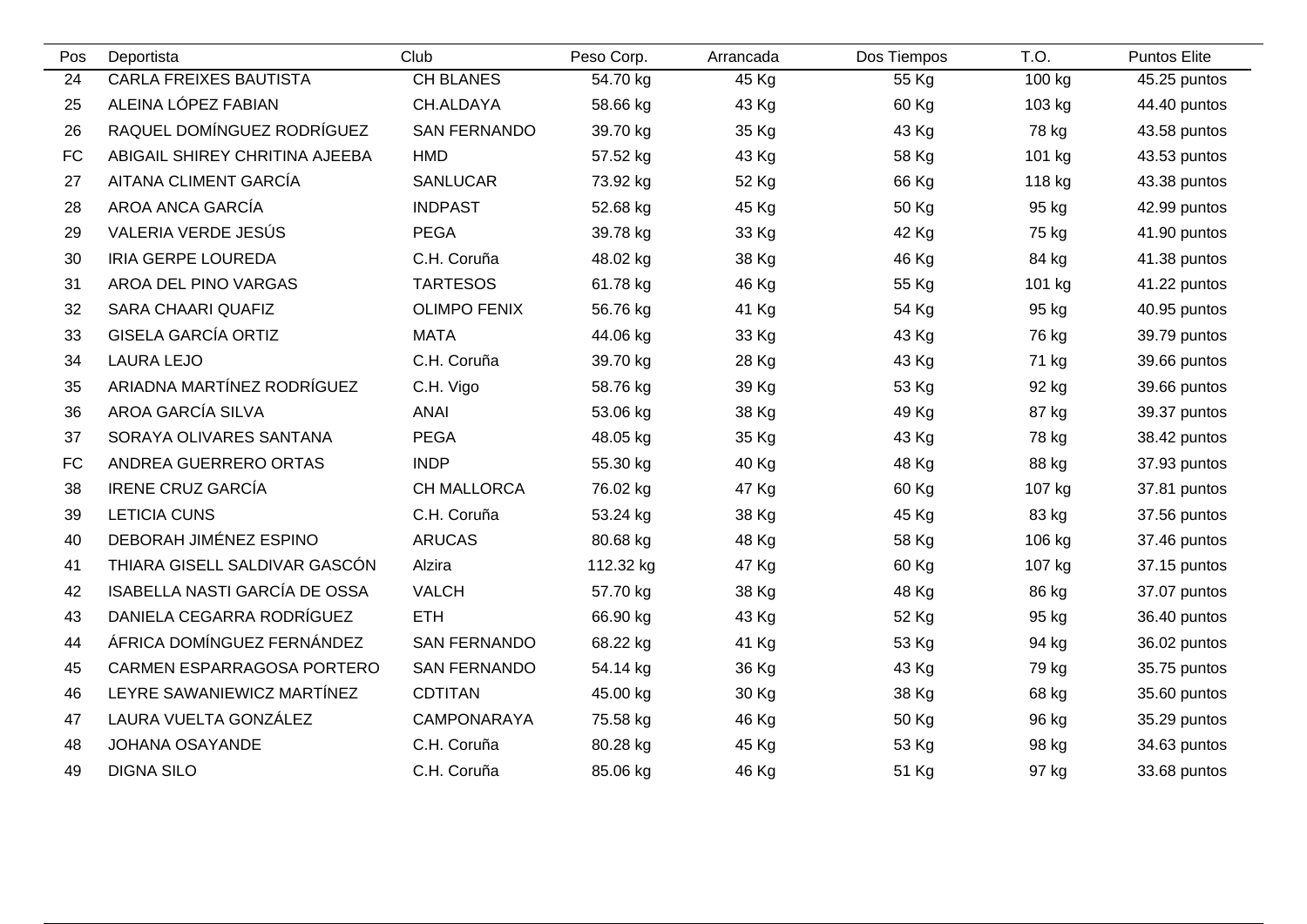

| Posicion       | Federacion                                     | <b>Total Puntos Elite</b> |
|----------------|------------------------------------------------|---------------------------|
|                | Federacion Canaria de Halterofilia             | 419.13 puntos             |
| $\overline{2}$ | Federación Andaluza de Halterofilia            | 414.40 puntos             |
| 3              | Federacion Catalana de Halterofilia            | 339.54 puntos             |
| 4              | Federacion Gallega de Halterofilia             | 280.61 puntos             |
| 5              | Federacion Valenciana de Halterofilia          | 208.52 puntos             |
| 6              | Federación Asturiana de Halterofilia           | <b>154.97 puntos</b>      |
| 7              | Federacion Madrileña de Halterofilia           | 97.83 puntos              |
| 8              | Federacion Navarra de Halterofilia             | 91.09 puntos              |
| 9              | Federacion Castellano-Leonesa de Halterofilia  | 85.09 puntos              |
| 10             | Federacion Castellano-Manchega de Halterofilia | 50.79 puntos              |
| 11             | Federacion Aragonesa de Halterofilia           | 49.77 puntos              |
| 12             | Federacion Melillense de Halterofilia          | 40.95 puntos              |
| 13             | Federacion Balear de Halterofilia              | 37.81 puntos              |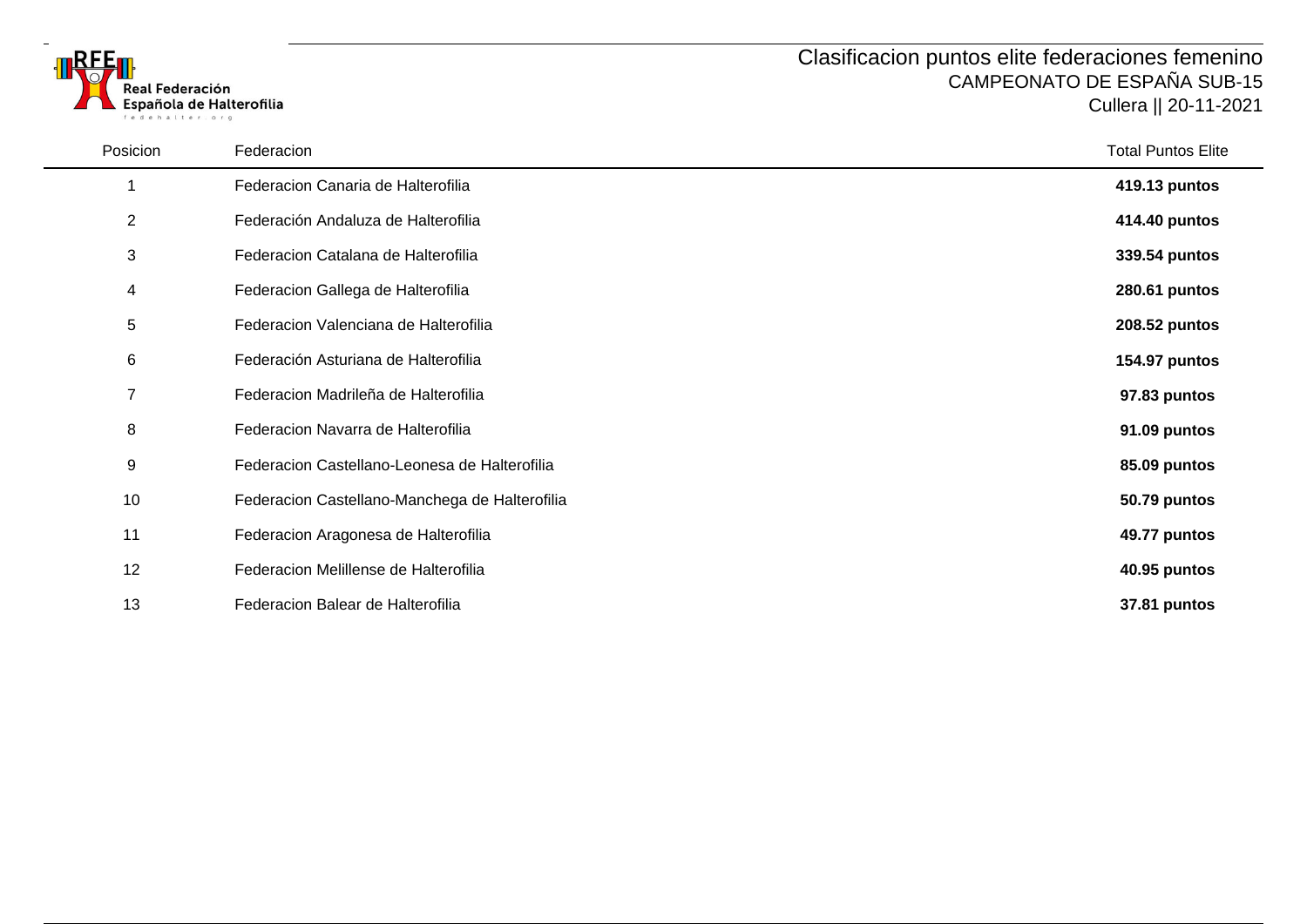

# **Federacion Canaria de Halterofilia**

|      | Año Nac. Deportista       | Club           | Peso Corp. | Categoria | Arrancada | Dos Tiempos | T.O.         | <b>Ptos Elite</b> |
|------|---------------------------|----------------|------------|-----------|-----------|-------------|--------------|-------------------|
| 2007 | CLAUDIA CABRERA ESTEVEZ   | <b>PEGASUS</b> | 53.84      | 55        | 53        | 76          | 129          | 58.37             |
| 2006 | LAURA DEL ESTAL HERNANDEZ | TERHALTER      | 109.72     | $+81$     | 75        | 88          | 163          | 56.60             |
| 2007 | DIANA KARINA ESCALANTE    | E.T.H.         | 39.92      | 40        | 43        | 53          | 96           | 53.63             |
|      | <b>RODRIGUEZ</b>          |                |            |           |           |             |              |                   |
| 2006 | AINARA PEREZ PEREZ        | TERHALTER      | 50.44      | 55        | 50        | 61          | 111          | 50.23             |
| 2006 | ALBA LUCÍA JESÚS TOVAR    | <b>PEGASUS</b> | 62.46      | 64        | 51        | 62          | 113          | 46.12             |
| 2008 | VALERIA VERDE JESÚS       | <b>PEGASUS</b> | 39.78      | 40        | 33        | 42          | 75           | 41.90             |
| 2006 | SORAYA OLIVARES SANTANA   | <b>PEGASUS</b> | 48.05      | 49        | 35        | 43          | 78           | 38.42             |
| 2008 | DEBORAH JIMÉNEZ ESPINO    | E.H. Arucas    | 80.68      | 81        | 48        | 58          | 106          | 37.46             |
| 2006 | DANIELA CEGARRA RODRIGUEZ | E.T.H.         | 66.90      | 71        | 43        | 52          | 95           | 36.40             |
|      |                           |                |            |           |           |             | <b>TOTAL</b> | 419.13            |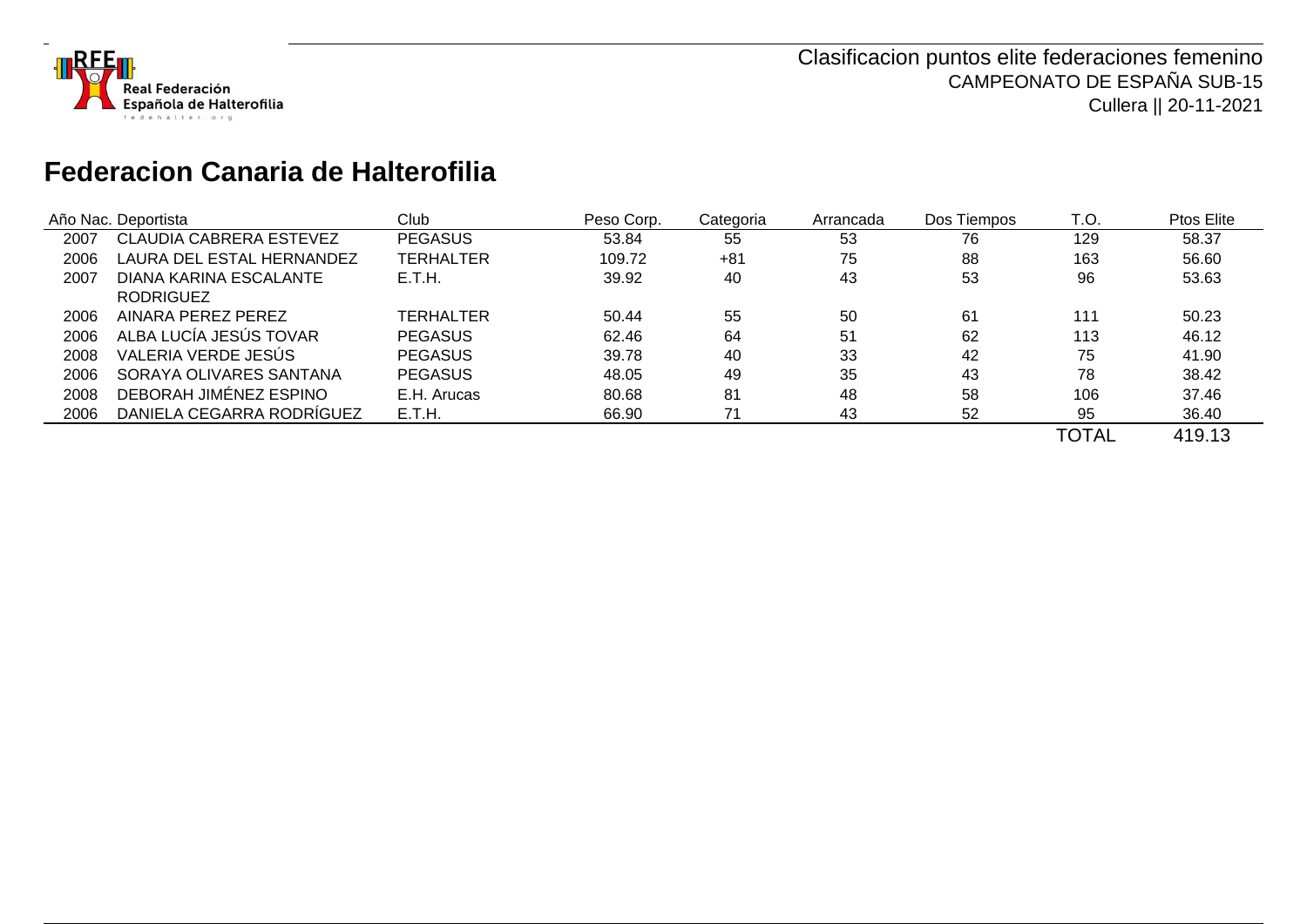

# **Federación Andaluza de Halterofilia**

|      | Año Nac. Deportista                          | Club              | Peso Corp. | Categoria | Arrancada | Dos Tiempos | T.O.         | Ptos Elite |
|------|----------------------------------------------|-------------------|------------|-----------|-----------|-------------|--------------|------------|
| 2007 | LUCIA GONZALEZ BORREGO                       | C.H.TARTESOS      | 47.52      | 49        | 55        | 70          | 125          | 61.58      |
| 2007 | ATENEA SANTANA CANSINO                       | C.H.TARTESOS      | 67.62      | 71        | 72        | 88          | 160          | 61.30      |
| 2008 | JULIA PÉREZ GIL ORTEGA                       | Club H. Sanlucar  | 45.88      | 49        | 46        | 48          | 94           | 46.31      |
| 2008 | NURIA ROMERO SÁNCHEZ                         | CH.SEVILLA        | 56.84      | 59        | 50        | 55          | 105          | 45.26      |
| 2008 | RAQUEL DOMINGUEZ RODRIGUEZ                   | C.H. San Fernando | 39.70      | 40        | 35        | 43          | 78           | 43.58      |
| 2006 | AITANA CLIMENT GARCIA                        | Club H. Sanlucar  | 73.92      | 76        | 52        | 66          | 118          | 43.38      |
| 2006 | AROA DEL PINO VARGAS                         | C.H.TARTESOS      | 61.78      | 64        | 46        | 55          | 101          | 41.22      |
| 2008 | ÁFRICA DOMÍNGUEZ FERNÁNDEZ                   | C.H. San Fernando | 68.22      | 71        | 41        | 53          | 94           | 36.02      |
| 2007 | CARMEN ESPARRAGOSA PORTERO C.H. San Fernando |                   | 54.14      | 55        | 36        | 43          | 79           | 35.75      |
|      |                                              |                   |            |           |           |             | <b>TOTAL</b> | 414.40     |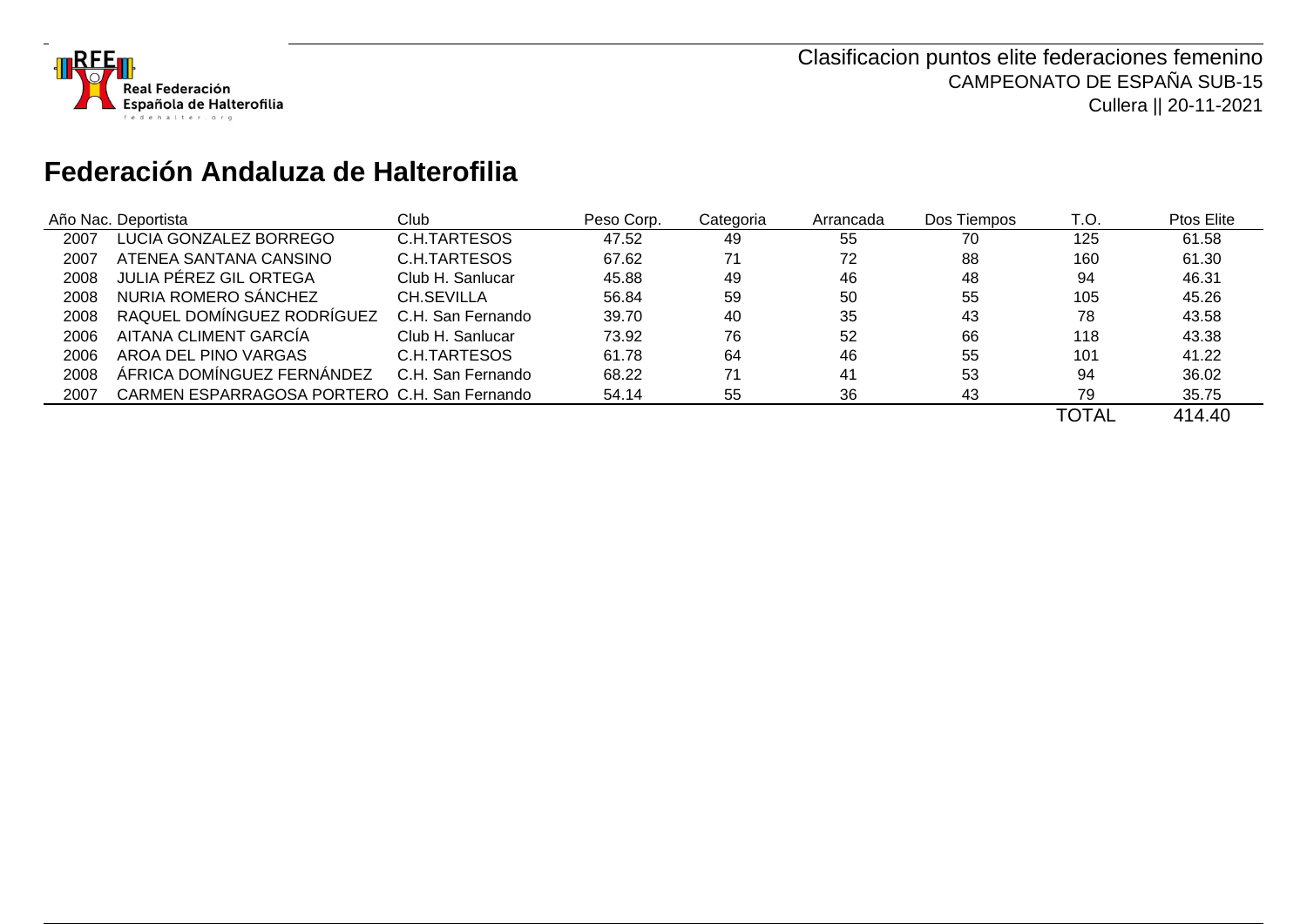

# **Federacion Catalana de Halterofilia**

|      | Año Nac. Deportista           | Club            | Peso Corp. | Categoria | Arrancada | Dos Tiempos | T.O.         | Ptos Elite |
|------|-------------------------------|-----------------|------------|-----------|-----------|-------------|--------------|------------|
| 2008 | MARIA CERVERA JIMENEZ         | C H Molins Rei  | 43.42      | 45        | 49        | 57          | 106          | 55.50      |
| 2007 | ZAIRA HERNANDEZ VIDAL         | C H Molins Rei  | 52.10      | 55        | 53        | 65          | 118          | 53.39      |
| 2006 | MARIONA PADILLO GÓMEZ         | C.H. MATADEPERA | 57.78      | 59        | 54        | 62          | 116          | 50.00      |
| 2006 | LORENA CABALLERO VIDAL        | C H Molins Rei  | 53.16      | 55        | 48        | 60          | 108          | 48.87      |
| 2006 | <b>JANA BALTRONS ROCAFORT</b> | C.H. Blanes     | 70.32      | 71        | 55        | 67          | 122          | 46.74      |
| 2006 | <b>CARLA FREIXES BAUTISTA</b> | C.H. Blanes     | 54.70      | 55        | 45        | 55          | 100          | 45.25      |
| 2008 | GISELA GARCÍA ORTIZ           | C.H. MATADEPERA | 44.06      | 45        | 33        | 43          | 76           | 39.79      |
|      |                               |                 |            |           |           |             | <b>TOTAL</b> | 339.54     |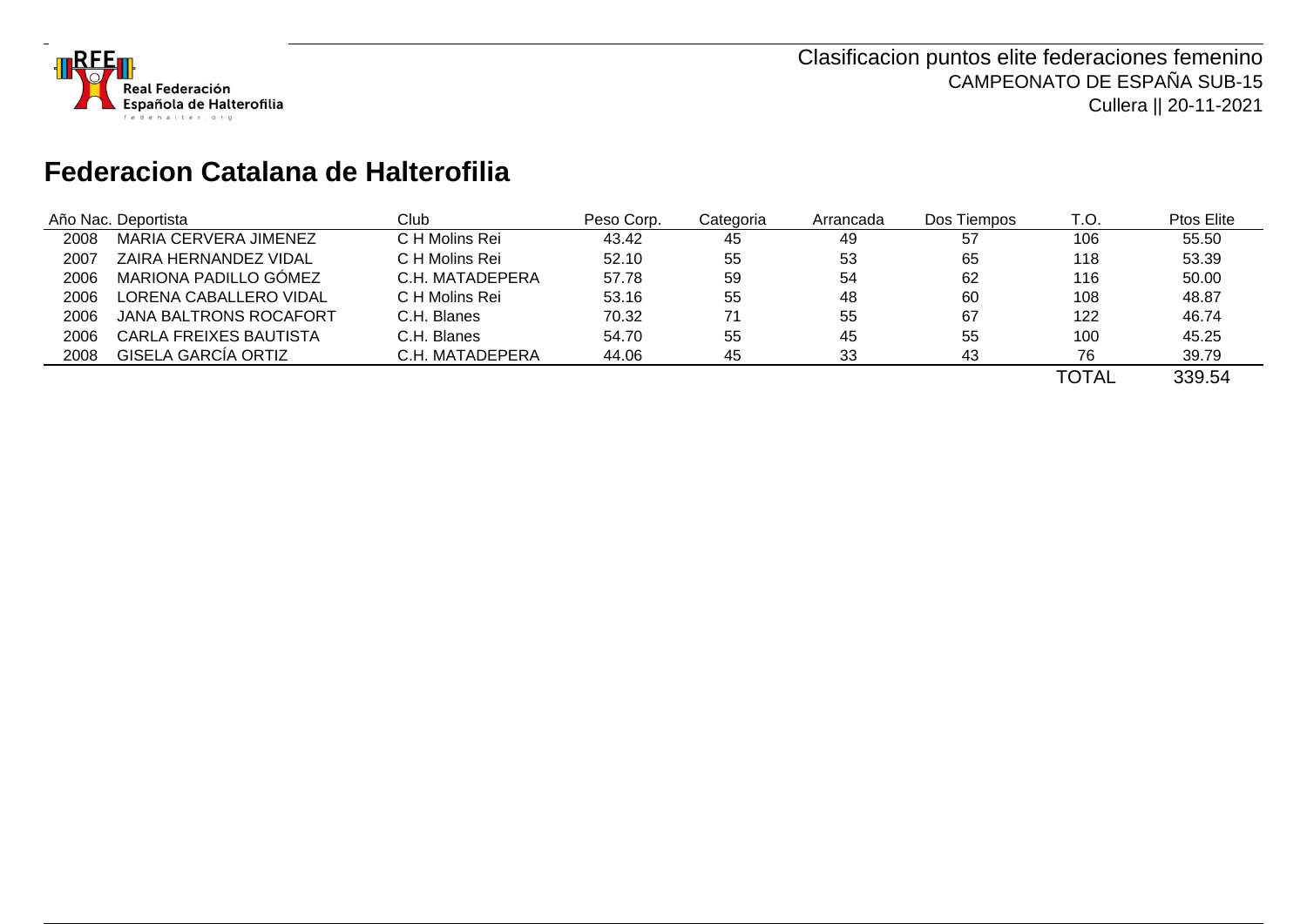

# **Federacion Gallega de Halterofilia**

|      | Año Nac. Deportista        | Club                   | Peso Corp. | Categoria | Arrancada | Dos Tiempos | T.O.         | Ptos Elite |
|------|----------------------------|------------------------|------------|-----------|-----------|-------------|--------------|------------|
| 2006 | PAULA CANEDO OTERO         | Club Halterofilia A    | 75.66      | 76        | 68        | 79          | 147          | 54.04      |
|      |                            | Coruña                 |            |           |           |             |              |            |
| 2006 | <b>IRIA GERPE LOUREDA</b>  | Club Halterofilia A    | 48.02      | 49        | 38        | 46          | 84           | 41.38      |
|      |                            | Coruña                 |            |           |           |             |              |            |
| 2006 | <b>LAURA LEJO</b>          | Club Halterofilia A    | 39.70      | 40        | 28        | 43          | 71           | 39.66      |
|      |                            | Coruña                 |            |           |           |             |              |            |
| 2006 | ARIADNA MARTÍNEZ RODRÍGUEZ | Club Halterofilia Vigo | 58.76      | 59        | 39        | 53          | 92           | 39.66      |
| 2007 | LETICIA CUNS               | Club Halterofilia A    | 53.24      | 55        | 38        | 45          | 83           | 37.56      |
|      |                            | Coruña                 |            |           |           |             |              |            |
| 2008 | <b>JOHANA OSAYANDE</b>     | Club Halterofilia A    | 80.28      | 81        | 45        | 53          | 98           | 34.63      |
|      |                            | Coruña                 |            |           |           |             |              |            |
| 2008 | <b>DIGNA SILO</b>          | Club Halterofilia A    | 85.06      | $+81$     | 46        | 51          | 97           | 33.68      |
|      |                            | Coruña                 |            |           |           |             |              |            |
|      |                            |                        |            |           |           |             | <b>TOTAL</b> | 280.61     |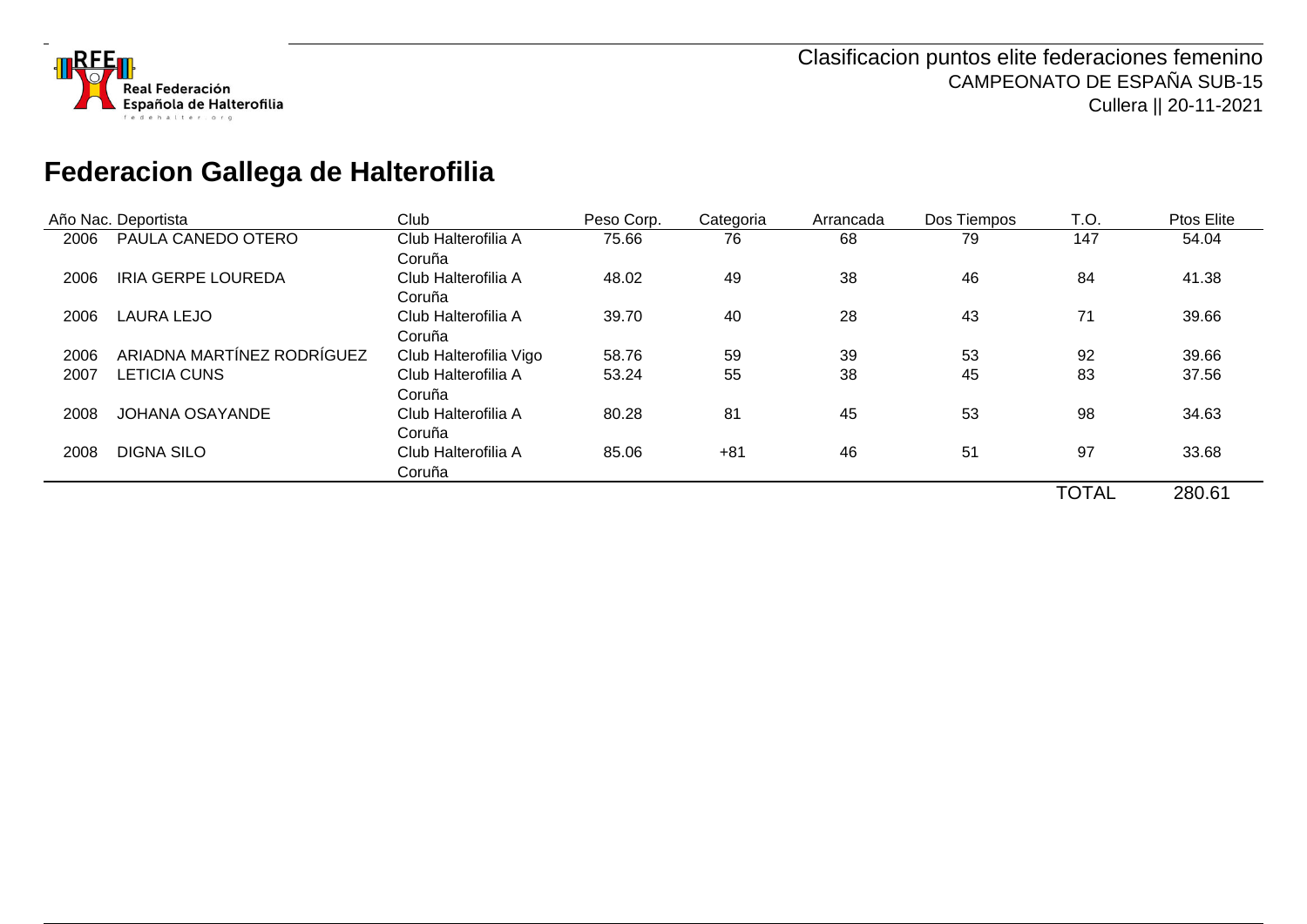

# **Federacion Valenciana de Halterofilia**

|      | Año Nac. Deportista           | Club         | Peso Corp. | Categoria | Arrancada | Dos Tiempos | T.O.         | Ptos Elite |
|------|-------------------------------|--------------|------------|-----------|-----------|-------------|--------------|------------|
| 2006 | SARA CANET SANCHEZ            | AT C. Gandia | 52.02      | 55        | 56        | 64          | 120          | 54.30      |
| 2007 | ALEINA LÓPEZ FABIAN           | CH.ALDAYA    | 58.66      | 59        | 43        | 60          | 103          | 44.40      |
| 2008 | THIARA GISELL SALDIVAR GASCON | Alzira       | 112.32     | $+81$     | 47        | 60          | 107          | 37.15      |
| 2007 | ISABELLA NASTI GARCÍA DE OSSA | VALENCIA CH  | 57.70      | 59        | 38        | 48          | 86           | 37.07      |
| 2006 | LEYRE SAWANIEWICZ MARTÍNEZ    | C.D. Titan   | 45.00      | 45        | 30        | 38          | 68           | 35.60      |
|      |                               |              |            |           |           |             | <b>TOTAL</b> | 208.52     |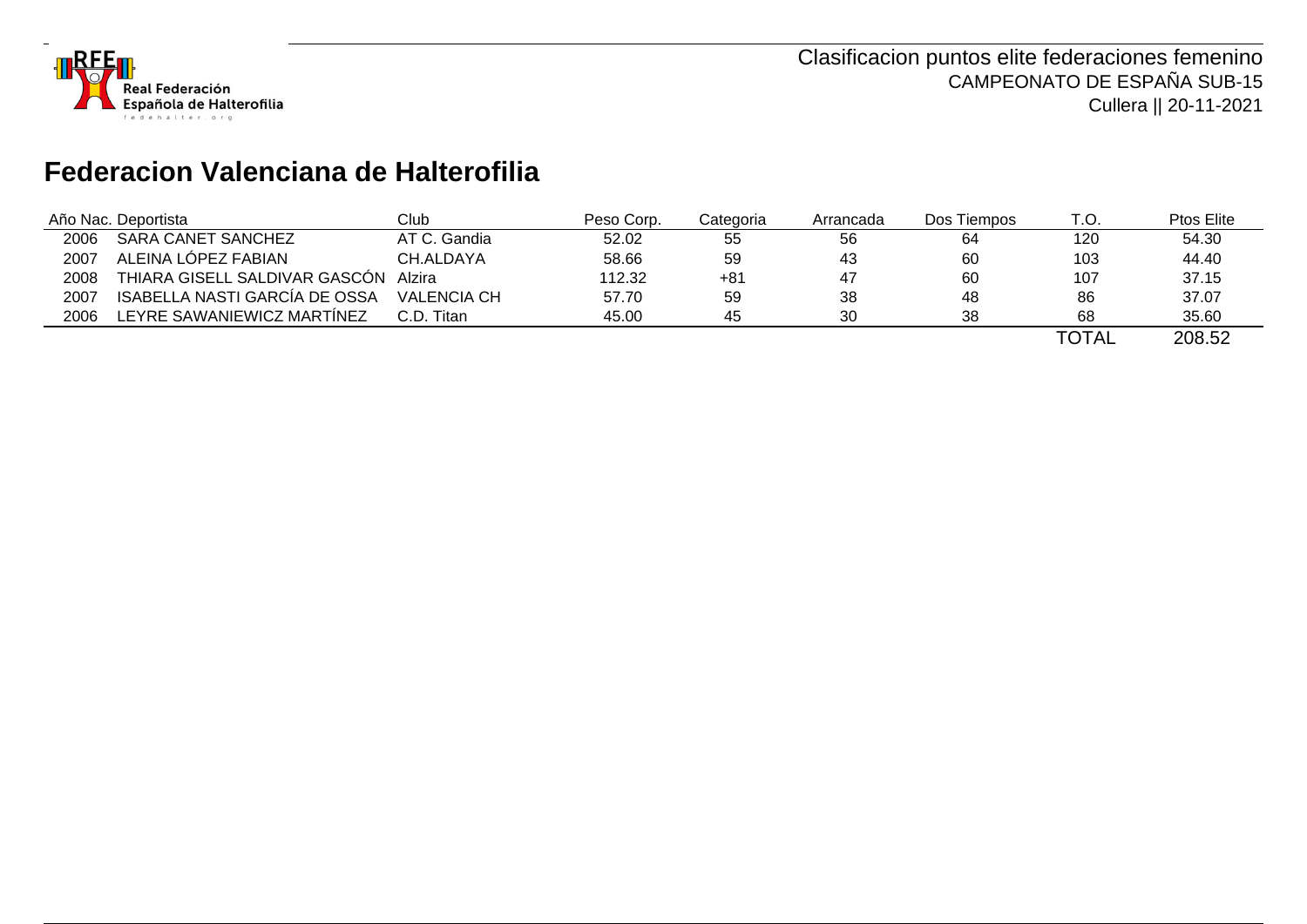

# **Federación Asturiana de Halterofilia**

|      | Año Nac. Deportista    | Club                     | Peso Corp. | Cateɑoria | Arrancada | Dos Tiempos | T.O.         | <b>Ptos Elite</b> |
|------|------------------------|--------------------------|------------|-----------|-----------|-------------|--------------|-------------------|
| 2006 | MARTA GARCÍA FERNANDEZ | <b>SAN MATEO</b>         | 63.18      | 64        | 70        | 85          | 155          | 63.27             |
| 2008 | MAIRENA ZARZA PRENDES  | Independiente - Asturias | 58.34      | 59        | 50        | 63          | 113          | 48.71             |
| 2008 | AROA ANCA GARCIA       | Independiente - Asturias | 52.68      | 55        | 45        | 50          | 95           | 42.99             |
|      |                        |                          |            |           |           |             | <b>TOTAL</b> | 154.97            |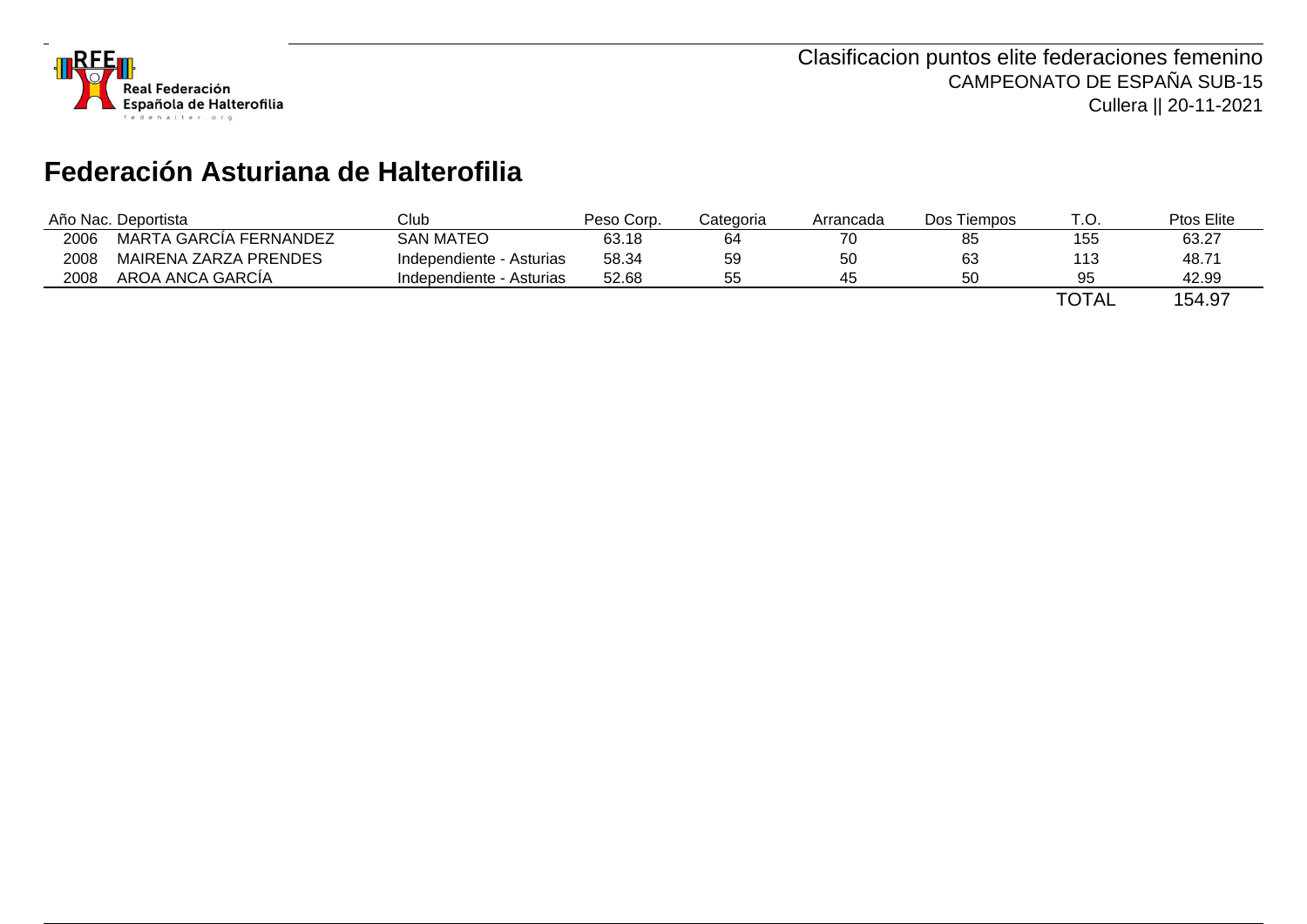

# **Federacion Madrileña de Halterofilia**

|      | Año Nac. Deportista            | Club                          | Peso Corp. | Categoria | Arrancada | Dos Tiempos | T.O.         | Ptos Elite |
|------|--------------------------------|-------------------------------|------------|-----------|-----------|-------------|--------------|------------|
| 2006 | ARIADNA RODRÍGUEZ VILLAR       | <b>CDE Halterofilia Norte</b> | 52.76      | 55        | 53        | 67          | 120          | 54.30      |
| 2006 | ABIGAIL SHIREY CHRITINA AJEEBA | Halteromad                    | 57.52      | 59        | 43        | 58          | 101          | 43.53      |
|      | (Ext)                          |                               |            |           |           |             |              |            |
|      |                                |                               |            |           |           |             | <b>TOTAL</b> | 97.83      |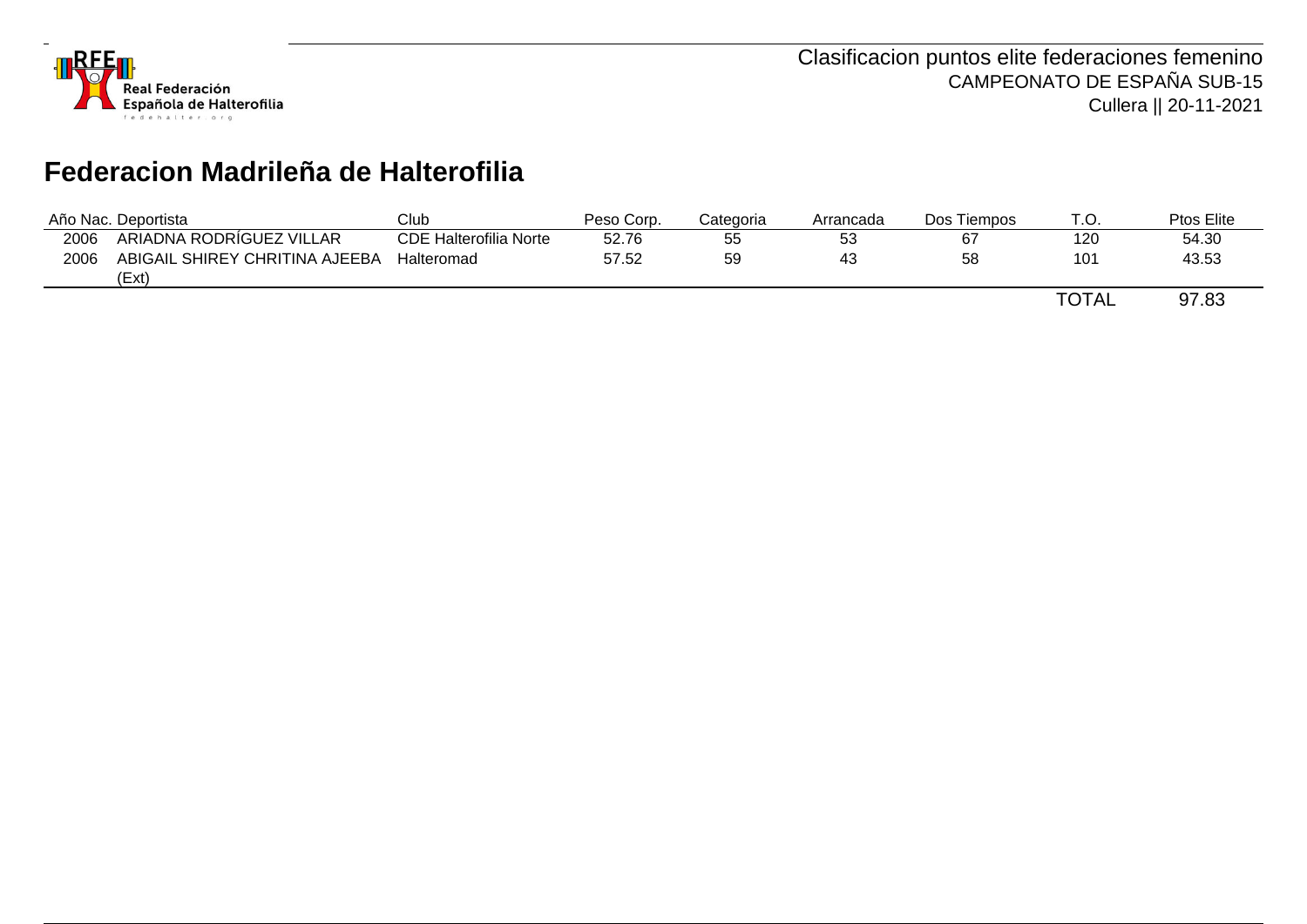

# **Federacion Navarra de Halterofilia**

| Club<br>Año Nac. Deportista |                   |            | Peso Corp. | Categoria | Arrancada | Dos Tiempos | T.O.         | Ptos Elite |
|-----------------------------|-------------------|------------|------------|-----------|-----------|-------------|--------------|------------|
| 2006                        | NOELIA LÓPEZ ROYO | C.H.RUNA   | 48.50      | 49        |           | 58          | 105          | 51.72      |
| 2006                        | AROA GARCÍA SILVA | ANAITASUNA | 53.06      | 55        | 38        | 49          | 87           | 39.37      |
|                             |                   |            |            |           |           |             | <b>TOTAL</b> | 91.09      |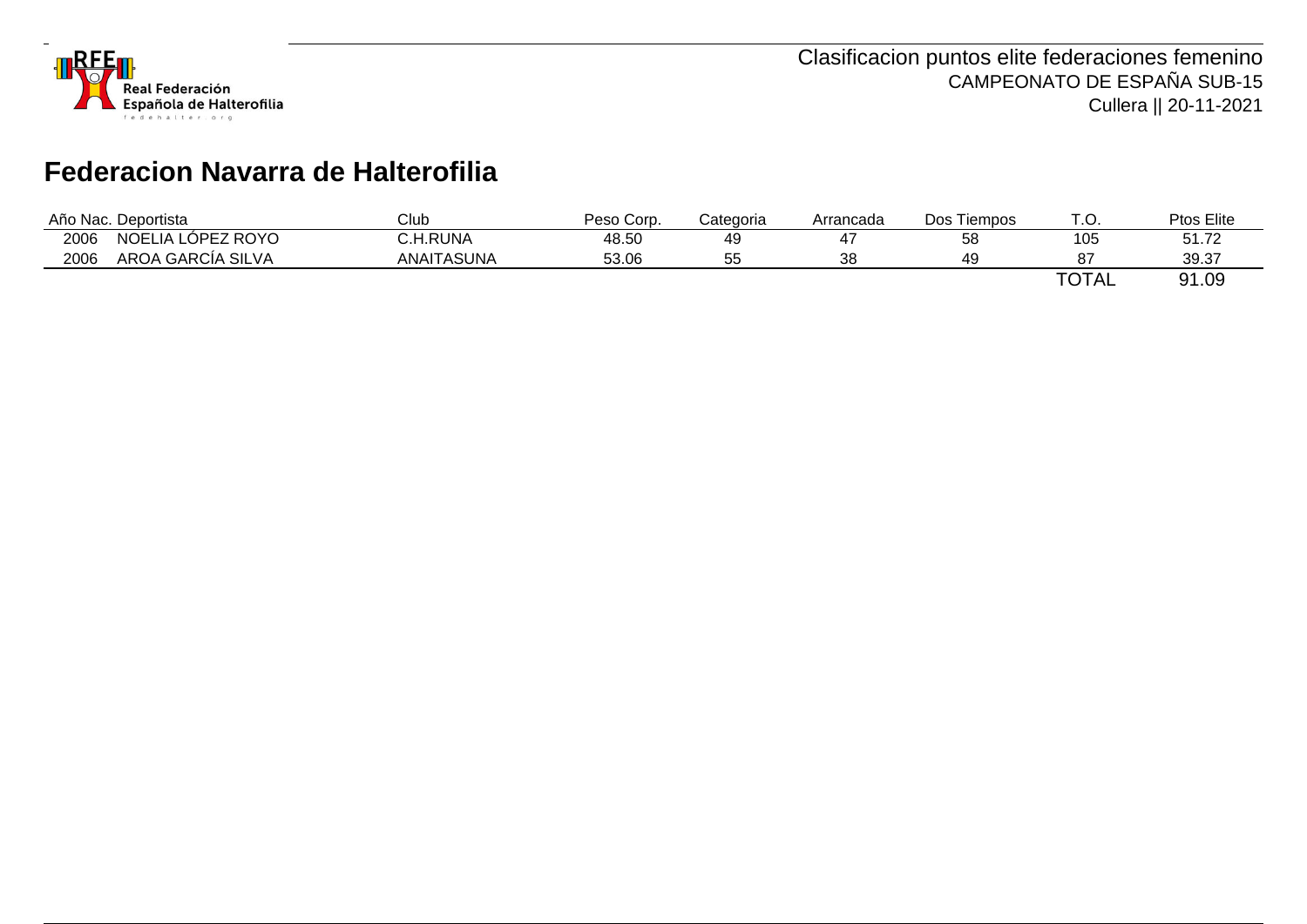

# **Federacion Castellano-Leonesa de Halterofilia**

| Año Nac. Deportista |                                  | Club               | Peso Corp. | Categoria | Arrancada | Dos Tiempos | - -<br>ا     | Ptos Elite |
|---------------------|----------------------------------|--------------------|------------|-----------|-----------|-------------|--------------|------------|
| 2006                | IDAIRA GARCÍA GARCÍA             | <b>CAMPONARAYA</b> | 61.34      | 64        | 56        | 66          | 122          | 49.80      |
| 2006                | \ VUELTA GONZÁLEZ<br><b>AURA</b> | <b>CAMPONARAYA</b> | 75.58      | 76        | 46        | 50<br>JU    | 96           | 35.29      |
|                     |                                  |                    |            |           |           |             | <b>TOTAL</b> | 85.09      |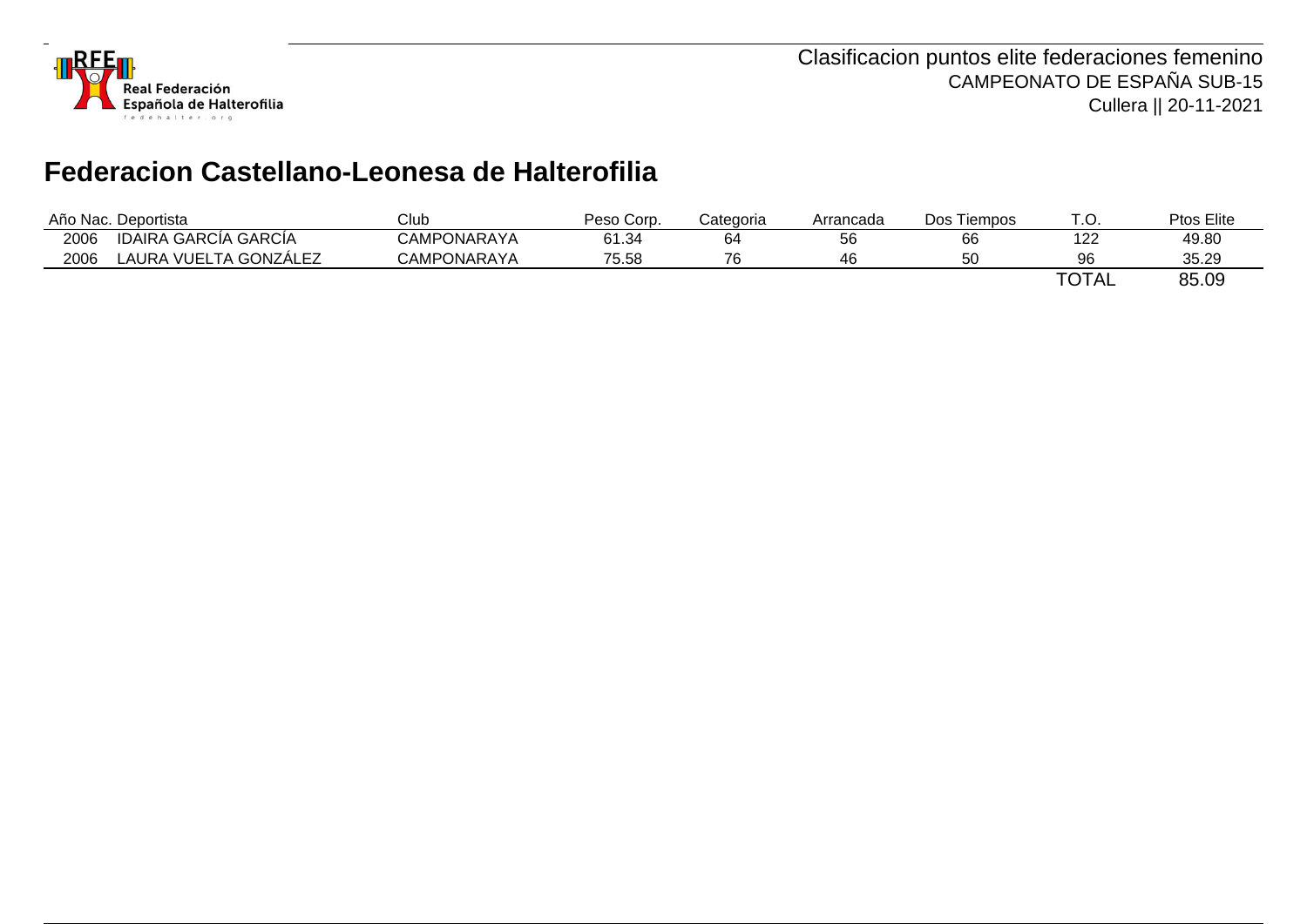

# **Federacion Castellano-Manchega de Halterofilia**

| Año Nac.<br>Deportista |                      | Club                   | Peso Corp. | Categoria | Arrancada | Dos Tiempos | $\Gamma$ $\Gamma$<br>. ب | Ptos Elite |
|------------------------|----------------------|------------------------|------------|-----------|-----------|-------------|--------------------------|------------|
| 2007                   | LORENA VÁZQUEZ LÓPEZ | Club Escuela de Fuerza | 44.40      | 45        |           | 5C<br>JU    |                          | 50.79      |
|                        |                      | Aries                  |            |           |           |             |                          |            |
|                        |                      |                        |            |           |           |             | <b>TOTAL</b>             | 50.79      |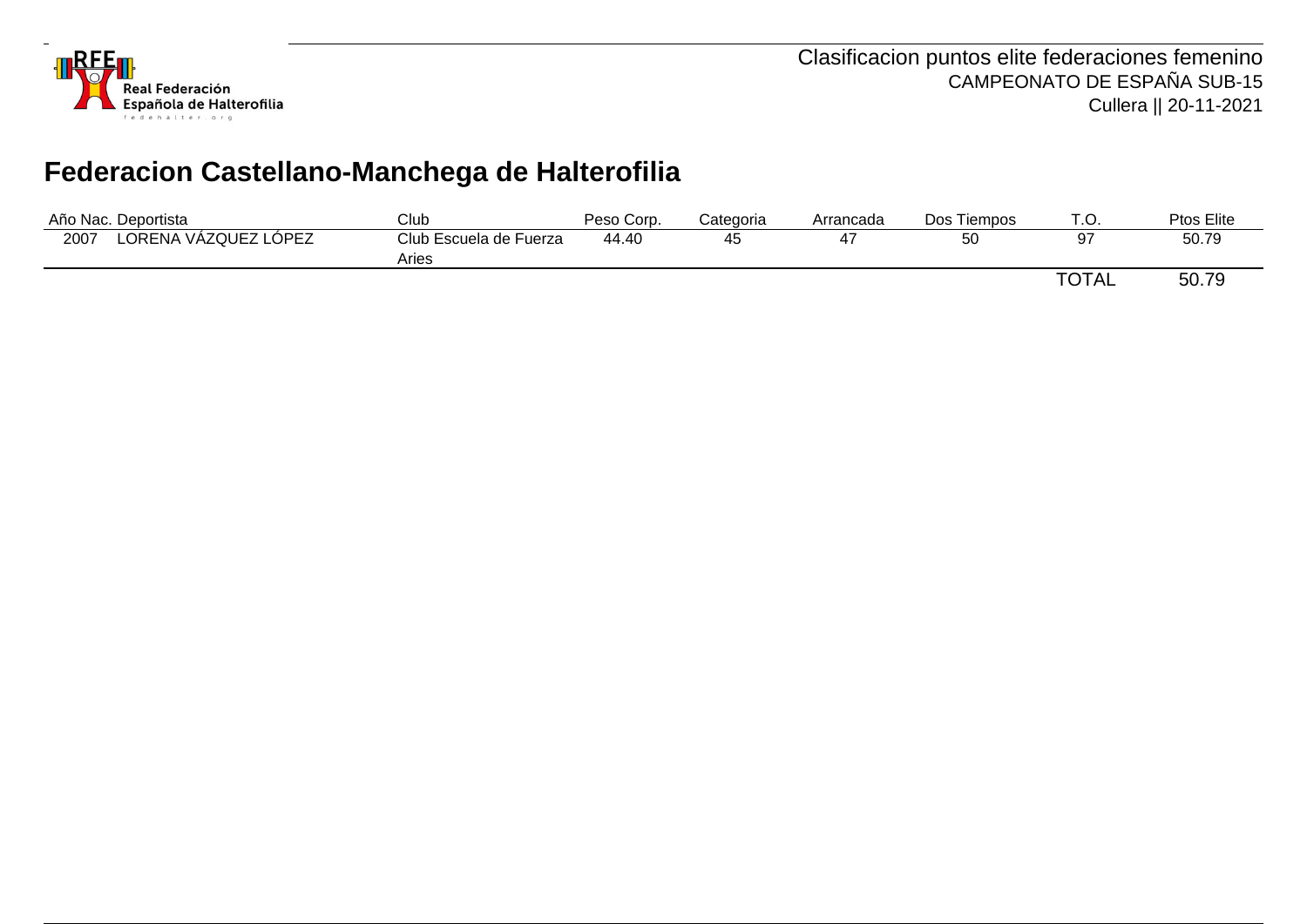

# **Federacion Aragonesa de Halterofilia**

| Año Nac. Deportista |                        | Club                | Peso Corp. | Categoria | Arrancada | Dos i<br>Tiempos | . ب ب        | Ptos Elite |
|---------------------|------------------------|---------------------|------------|-----------|-----------|------------------|--------------|------------|
| 2006                | SANDRA MANERO CARRERAS | Amigas Halterofilia | 52.52      | ხხ        | 48        | 62               | 110          | 49.77      |
|                     |                        | Zaragoza            |            |           |           |                  |              |            |
|                     |                        |                     |            |           |           |                  | <b>TOTAL</b> | 49.77      |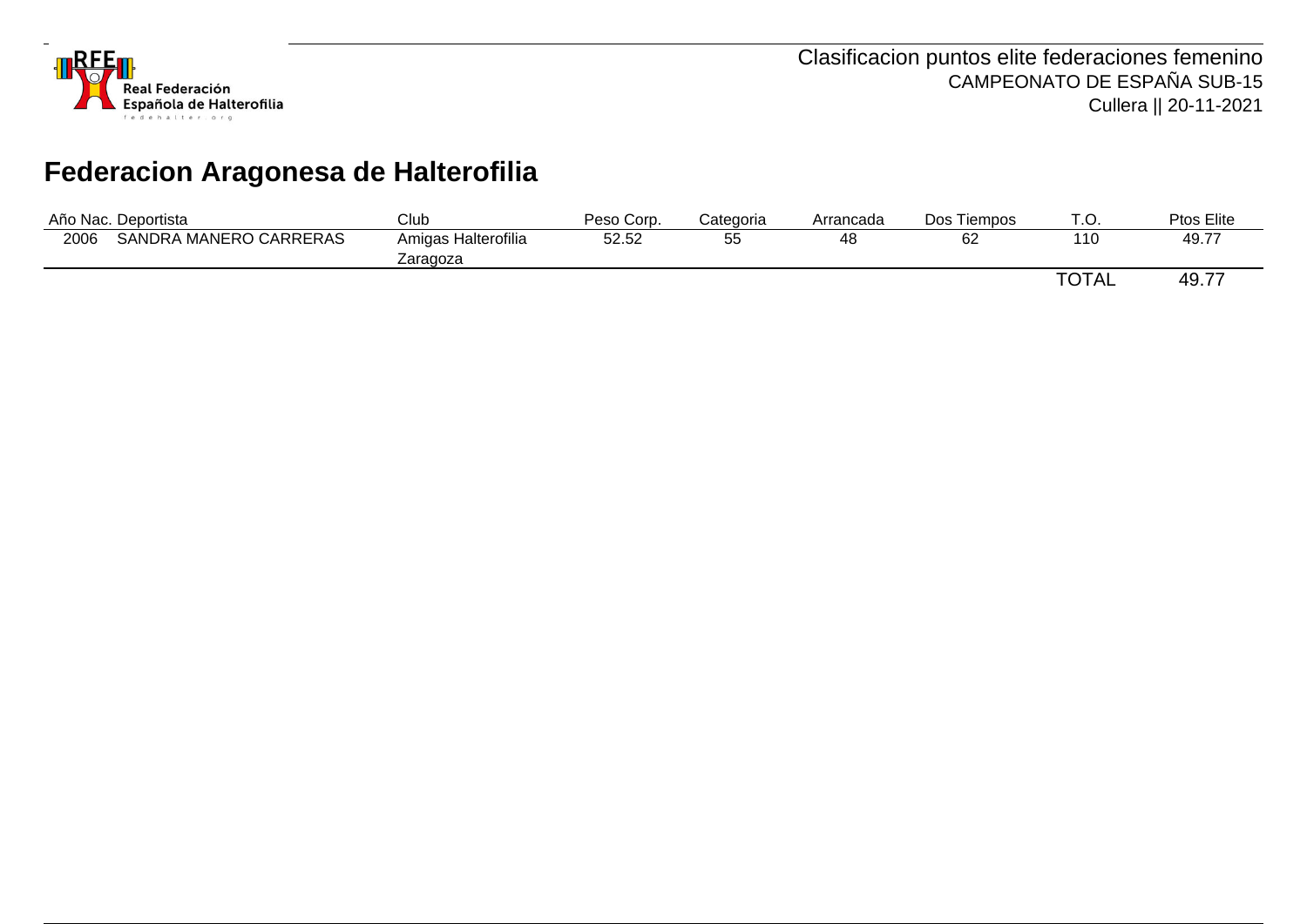

# **Federacion Melillense de Halterofilia**

| Año Nac.<br>Deportista |                                                    | Club                | Corp.<br>∪eso | Categoria | Arrancada | <b>Dos</b><br>Tiempos |                                     | Ptos Elite |
|------------------------|----------------------------------------------------|---------------------|---------------|-----------|-----------|-----------------------|-------------------------------------|------------|
| 2006                   | QUAFIZ<br>SARA<br>$\sim$ $\sim$<br>ΔR.<br>ΉA.<br>. | <b>OLIMPO FENIX</b> | 56.76         | 50<br>ບບ  |           | -<br>÷.<br>ູ          | ( ) I<br>◡◡                         | 40.95      |
|                        |                                                    |                     |               |           |           |                       | $+\wedge +$<br>$\mathbf{v}$<br>UIAL | 40.95      |